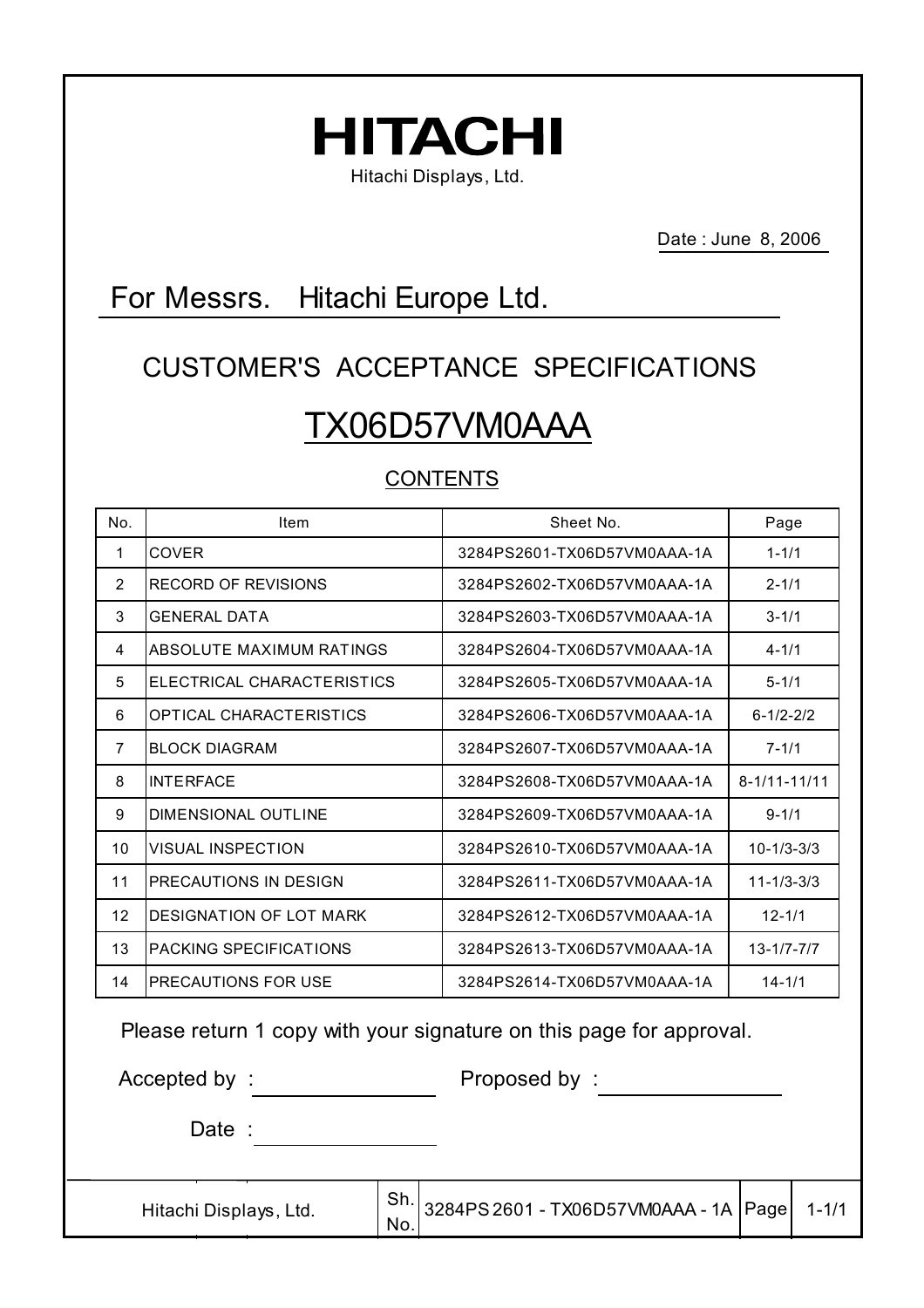|                           |      |              |            | RECORD OF REVISIONS                   |           |
|---------------------------|------|--------------|------------|---------------------------------------|-----------|
|                           |      |              |            |                                       |           |
| Date                      |      | Sheet No.    |            | Summary                               |           |
| Hitachi<br>Displays, Ltd. | Date | June 8, 2006 | Sh.<br>No. | 3284PS 2602 - TX06D57VM0AAA - 1A Page | $2 - 1/1$ |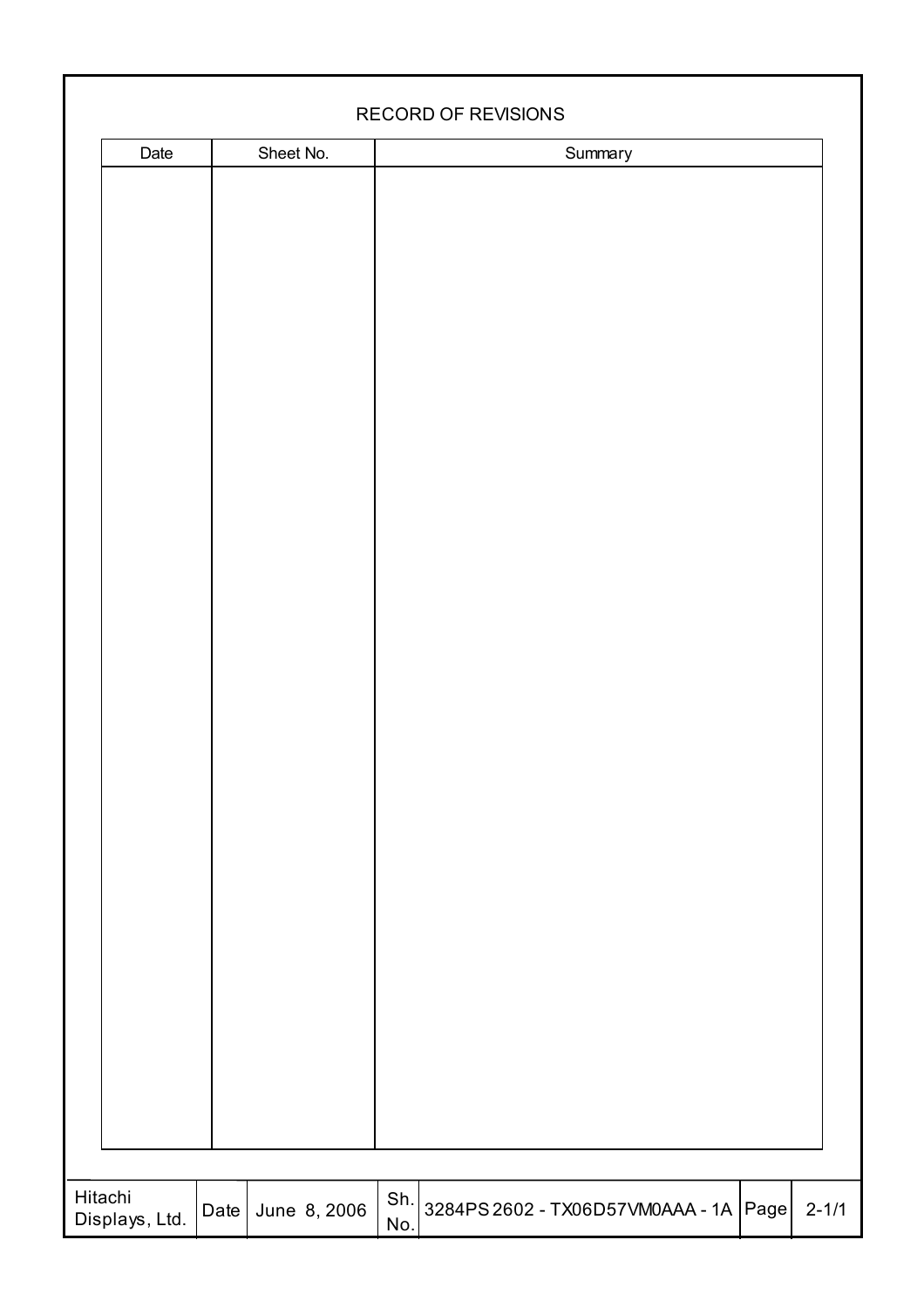3. GENERAL DATA

| (1) Product Name                                                                                                                              |      |                                                                                                                                                                                        | TX06D57VM0AAA                                             |                                                                                                                            |                                                                                                                                                                  |      |           |  |  |
|-----------------------------------------------------------------------------------------------------------------------------------------------|------|----------------------------------------------------------------------------------------------------------------------------------------------------------------------------------------|-----------------------------------------------------------|----------------------------------------------------------------------------------------------------------------------------|------------------------------------------------------------------------------------------------------------------------------------------------------------------|------|-----------|--|--|
| (2) Module Dimensions                                                                                                                         |      |                                                                                                                                                                                        |                                                           | 39.8(W) mm x 56.1(H) mm x 2.7(t) mm<br>Width: Excluding hooks of metal frame<br>Thickness: Excluding electronic components |                                                                                                                                                                  |      |           |  |  |
| (3) Active Area Dimensions                                                                                                                    |      |                                                                                                                                                                                        |                                                           |                                                                                                                            | 33.84 (W) mm x 45.12 (H) mm                                                                                                                                      |      |           |  |  |
| (4) Pixel Pitch                                                                                                                               |      |                                                                                                                                                                                        |                                                           |                                                                                                                            | $0.141$ (W) mm x $0.141$ (H) mm                                                                                                                                  |      |           |  |  |
| (5) Resolution                                                                                                                                |      |                                                                                                                                                                                        |                                                           |                                                                                                                            | 240 x 3 (R,G,B) (W) x 320 (H) dots                                                                                                                               |      |           |  |  |
| (6) Color Pixel Arrangement                                                                                                                   |      |                                                                                                                                                                                        | <b>BGR Vertical Stripe</b>                                |                                                                                                                            |                                                                                                                                                                  |      |           |  |  |
| (7) Display Mode                                                                                                                              |      |                                                                                                                                                                                        |                                                           |                                                                                                                            | Transmissive Type, Normally Black Mode                                                                                                                           |      |           |  |  |
| (8) Number of Colors                                                                                                                          |      |                                                                                                                                                                                        |                                                           |                                                                                                                            | 65,536 Colors (SPI, 16-bit RGB - I/F)<br>262,144 Colors (18-bit RGB - I/F)                                                                                       |      |           |  |  |
| (9) View ing Direction                                                                                                                        |      |                                                                                                                                                                                        |                                                           |                                                                                                                            |                                                                                                                                                                  |      |           |  |  |
| (10) Backlight                                                                                                                                |      |                                                                                                                                                                                        | Light Emitting Diode (LED), Four LEDs connected in series |                                                                                                                            |                                                                                                                                                                  |      |           |  |  |
| $(11)$ Weight                                                                                                                                 |      |                                                                                                                                                                                        | 12.6 g                                                    |                                                                                                                            |                                                                                                                                                                  |      |           |  |  |
| (12) Pow er Supply Voltage                                                                                                                    |      |                                                                                                                                                                                        |                                                           |                                                                                                                            | $Vci = 2.8 V (typ)$ (for logic and analog circuits)                                                                                                              |      |           |  |  |
| (Note (1))                                                                                                                                    |      | (13) Interface VO pow er supply VccIO = 1.8 V to Vci (1.8 V $\leq$ VccIO $\leq$ 2.8 V)<br>The same voltage as "H" level of a customer's interface signal<br>must be supplied to VccIO. |                                                           |                                                                                                                            |                                                                                                                                                                  |      |           |  |  |
| (14) LCD Driver IC                                                                                                                            |      |                                                                                                                                                                                        |                                                           |                                                                                                                            | Source IC: BD663471 (with partial RAM (240xRGBx96 dots))<br>Gate and Pow er IC: HD66786U                                                                         |      |           |  |  |
| System interface<br>: Clock synchronized Serial Interface (SPI)<br>(15) Interface<br>External display interface: 16-bit, 18-bit RGB Interface |      |                                                                                                                                                                                        |                                                           |                                                                                                                            |                                                                                                                                                                  |      |           |  |  |
|                                                                                                                                               |      |                                                                                                                                                                                        |                                                           |                                                                                                                            | Note (1) VCCIO is the reference voltage for adjusting the VO signal level of BD663471.<br>VccIO voltage should be determined according to the customer's system. |      |           |  |  |
| Hitachi<br>Displays, Ltd.                                                                                                                     | Date | June 8, 2006                                                                                                                                                                           |                                                           | Sh.<br>No.                                                                                                                 | 3284PS 2603 - TX06D57VM0AAA - 1A                                                                                                                                 | Page | $3 - 1/1$ |  |  |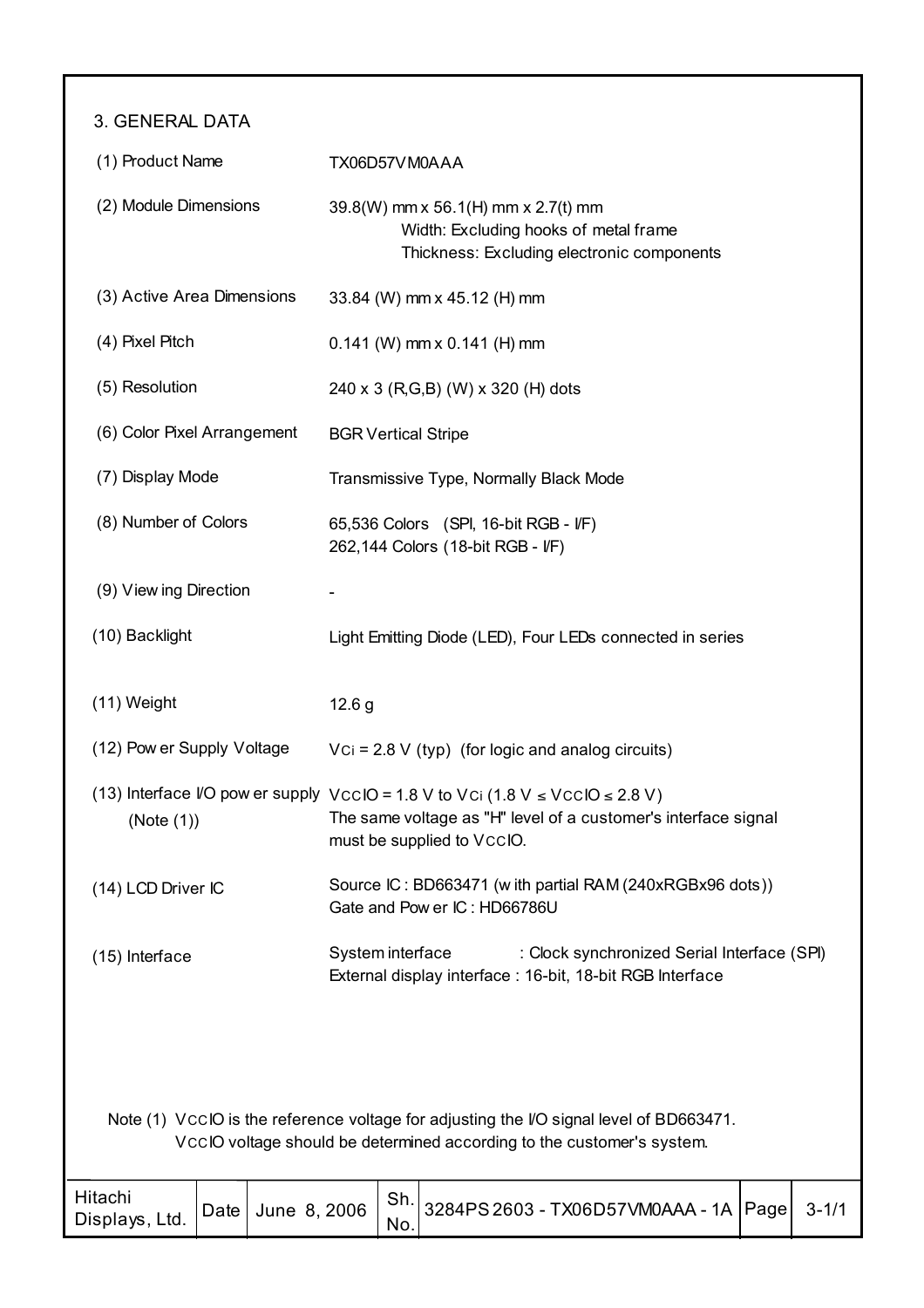#### 4. ABSOLUTE MAXIMUM RATINGS

#### 4. 1 ELECTRICAL ABSOLUTE MAXIMUM RATINGS OF LCD

| <b>Item</b>                        | Symbol       | Min    | Max          | Unit | <b>Note</b> |
|------------------------------------|--------------|--------|--------------|------|-------------|
| Pow er Supply for Interface        | <b>VccIO</b> | $-0.3$ | 4.0          | ٧    | (1), (2)    |
| Pow er Supply for Logic and Analog | Vci          | $-0.3$ | 4.0          | ٧    | (1), (2)    |
| Input Voltage                      | Vi           | $-0.3$ | $VCC$ IO+0.3 | ٧    | (1), (3)    |
| Output Voltage                     | Vo           | $-0.3$ | $VCCIO+0.3$  | ٧    | (1), (4)    |
| <b>LED Reverse Voltage</b>         | VR.          |        | 5            | ٧    | (1), (5)    |
| <b>LED Forw ard Current</b>        | <b>LED</b>   |        | 35           | mA   | (5), (6)    |
| <b>Static Electricity</b>          |              |        | ±2           | kV   | (7)         |

**Notes** 

(1) All voltage values are referred to GND.

(2)  $VCCIO \le VCi$ 

 VCCIO is the reference voltage for adjusting the I/O signal level of BD663471. The same voltage as "H" level of a customer's interface signal must be supplied to VCCIO.

- (3) Applies to the RESET, ID, SDI, SCL, CS\*, VSYNC, HSYNC, DOTCLK and PD17 to PD0 pins.
- (4) Applies to the SDO.
- (5) Ta =  $25^{\circ}$ C, per piece of LED.
- (6) Refer to Fig.1.
- (7) 100 pF-1.5k ohm, 25°C-70%RH Static electricity discharge point is the center of LCD's surface.



 $VSS = 0$  V, Ta = 25°C.

Fig.1 Ambient Temperature vs. Allowable Forward Current

#### 4. 2 ENVIRONMENTAL ABSOLUTE MAXIMUM RATINGS

|                                        |                 | Operating      | Storage         |                | Remarks         |  |
|----------------------------------------|-----------------|----------------|-----------------|----------------|-----------------|--|
| <b>Item</b>                            | Min             | Max            | Min             | Max            |                 |  |
| <b>Ambient Temperature</b>             | $-20^{\circ}$ C | $70^{\circ}$ C | $-30^{\circ}$ C | $80^{\circ}$ C | Note $(2)$      |  |
| Humidity                               | Note $(1)$      |                | Note $(1)$      |                | No condensation |  |
| <b>Corrosive Gas</b><br>Not Acceptable |                 | Not Acceptable |                 |                |                 |  |

**Notes** 

(1) Ta ≤ 40°C: 95%RH max.

Ta > 40°C: Absolute humidity must be low er than the humidity of 95%RH at 40°C.

(2) Background color slightly changes depending on ambient temperature and view ing angle. The speed of response is slow er at 0 °C.

The temperature for operating in the table above apply to operation only.

Visual qualities, such as contrast and speed of response, to be evaluated at Ta = 25°C.

| Hitachi<br>Displays, Ltd. | Date June 8, 2006   Sh. 3284PS 2604 - TX06D57VM0AAA - 1A Page 4-1/1<br>No. |  |  |
|---------------------------|----------------------------------------------------------------------------|--|--|
|---------------------------|----------------------------------------------------------------------------|--|--|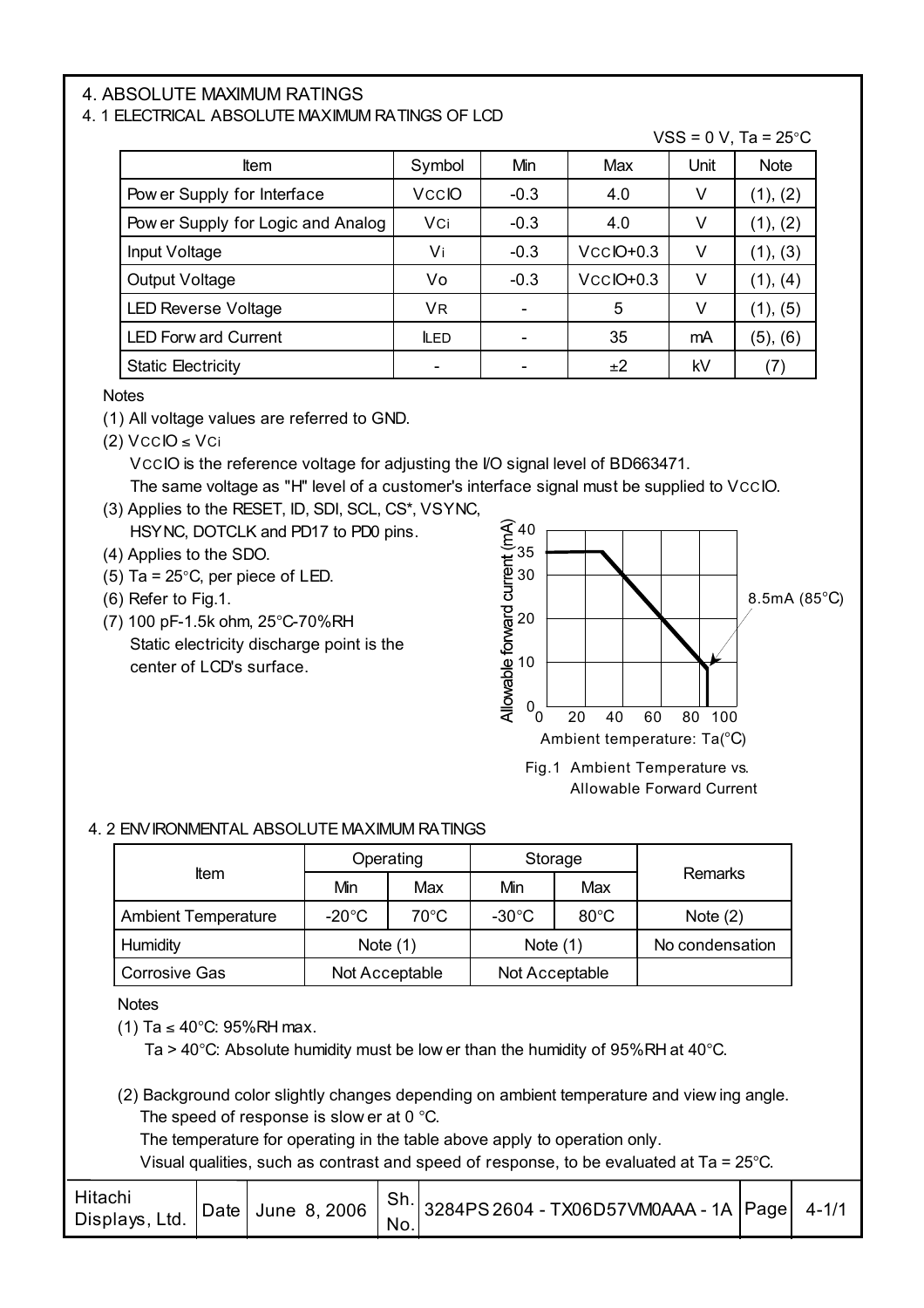# 5. ELECTRICAL CHARACTERISTICS

#### 5.1 TFT-LCD MODULE

 $VSS = 0 V$ , Ta = 25 °C

| Item                              |                                  | Symbol      | Condition                   | Min                      | Ty p                     | Max          | Unit      | Note     |
|-----------------------------------|----------------------------------|-------------|-----------------------------|--------------------------|--------------------------|--------------|-----------|----------|
| and Analog                        | Power Supply Voltage for Logic   | <b>VCi</b>  | $\sim$                      | 2.72                     | 2.8                      | 2.88         | $\vee$    |          |
|                                   |                                  | Vi          | "H" lev el                  | 0.85 VCCIO               | $\blacksquare$           | <b>VCCIO</b> | $\vee$    |          |
|                                   | Input Voltage for Logic Circuits |             | "L" level                   | $-0.3$                   | $\overline{\phantom{a}}$ | 0.15xVCCIO   |           | (1), (2) |
|                                   |                                  |             | "H" lev el                  | 0.75 VCCIO               | $\overline{\phantom{a}}$ |              | $\vee$    |          |
| Output Voltage for Logic Circuits |                                  | VO          | "L" lev el                  |                          | $\overline{\phantom{a}}$ | 0.2xVCCIO    |           | (1), (2) |
| Input/Output Leak current         |                                  | ILi.        |                             | $-1.0$                   | $\overline{\phantom{a}}$ | 1.0          | μA        |          |
|                                   |                                  |             | All white                   | $\blacksquare$           | 7.0                      | 11.0         | mA        | (3)      |
| Power Supply<br>Current           |                                  | $ CC + IC $ | Partial                     | $\blacksquare$           | 0.6                      | 1.1          | mA        | (4)      |
|                                   |                                  |             | Standby                     | $\overline{\phantom{a}}$ | 0.1                      | 10           | μA        | (5)      |
| Frame                             | Internal clock<br>mode           | <b>fFLM</b> | Normal display<br>operation |                          | (75)                     |              | <b>Hz</b> |          |
| Frequency                         | RGB I/F mode                     | <b>fFLM</b> | Normal display<br>operation | (75)                     | 85                       | (95)         | <b>Hz</b> |          |
| <b>LED Forward Voltage</b>        |                                  | <b>VLED</b> | $\blacksquare$              | $\overline{\phantom{a}}$ | (3.2)                    | (3.5)        | V         | (6)      |
| <b>LED Forward Current</b>        |                                  | <b>ILED</b> |                             |                          | 15.0                     | (35)         | mA        | (6), (7) |

Notes (1)  $1.8 \text{ V} ≤ \text{VCCIO} ≤ \text{VCi}$  (VCCIO = 1.8 V to 2.8 V)

(2) Input: RESET\*, ID, SDI, SCL, CS\*, VSYNC, HSYNC, DOTCLK, ENABLE, PD17 to PD0 Output : SDO



No.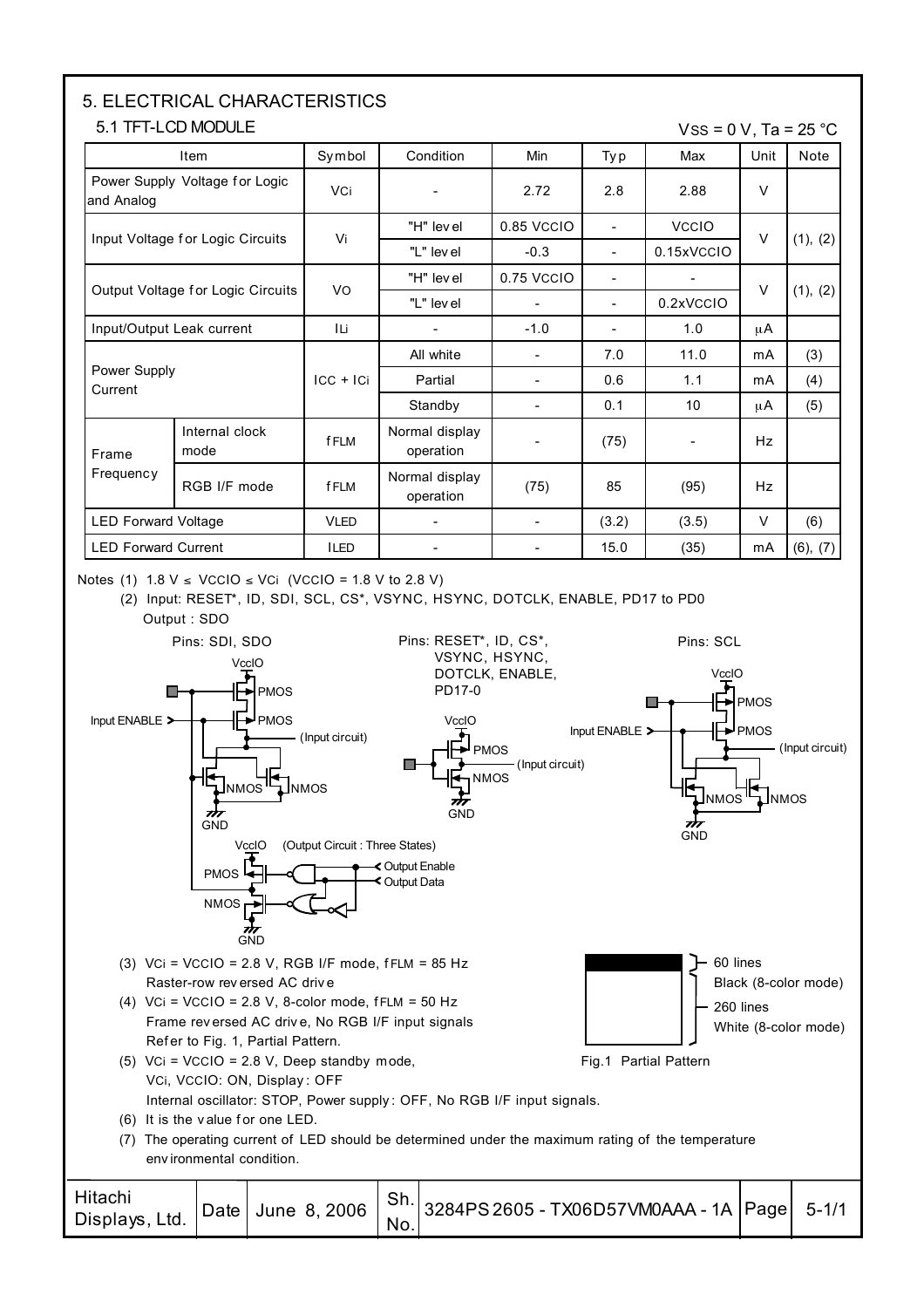#### 6. OPTICAL CHARACTERISTICS

#### 6.1 OPTICAL CHARACTERISTICS OF LCD (BACKLIGHT ON)

| Item                         |             | Symbol                       | Condition                             | Min                      | Typ  | Max                          | Unit              | <b>Note</b>   |
|------------------------------|-------------|------------------------------|---------------------------------------|--------------------------|------|------------------------------|-------------------|---------------|
| <b>Brightness</b>            |             | B                            | $\phi = 0^\circ$ , $\theta = 0^\circ$ | 150                      | 220  | $\overline{\phantom{a}}$     | cd/m <sup>2</sup> | (1)           |
| <b>Brightness Uniformity</b> |             | $\qquad \qquad \blacksquare$ | $\phi = 0^\circ$ , $\theta = 0^\circ$ | 70                       | 80   | $\qquad \qquad \blacksquare$ | $\%$              | (2), (4)      |
|                              |             |                              | $\theta = 0^\circ$ , K $\geq 10$      | -                        | 160  |                              |                   |               |
| View ing Angle               |             | $\phi$ 2+ $\phi$ 1           | $\theta = 90^\circ$ , K $\geq 10$     |                          | 160  |                              | deg               | (3), (5), (6) |
| <b>Contrast Ratio</b>        |             | K                            | $\phi = 0^\circ$ , $\theta = 0^\circ$ | 200                      | 250  |                              |                   | (5)           |
| Response Time                |             | $tr+tf$                      | $\phi = 0^\circ$ , $\theta = 0^\circ$ | $\overline{\phantom{0}}$ | 60   | 120                          | ms                | (7)           |
|                              | Red         | X                            |                                       | 0.58                     | 0.63 | 0.68                         |                   |               |
|                              |             | у                            |                                       | 0.31                     | 0.36 | 0.41                         |                   |               |
|                              |             | X                            |                                       | 0.28                     | 0.33 | 0.38                         |                   |               |
| <b>Color Tone</b>            | Green       | у                            |                                       | 0.55                     | 0.60 | 0.65                         |                   |               |
| (Primary Color)              |             | X                            | $\phi = 0^\circ$ , $\theta = 0^\circ$ | 0.09                     | 0.14 | 0.19                         |                   |               |
|                              | <b>Blue</b> | у                            |                                       | 0.05                     | 0.10 | 0.15                         |                   |               |
|                              |             | X                            |                                       | 0.25                     | 0.31 | 0.37                         |                   |               |
|                              | White       | y                            |                                       | 0.26                     | 0.32 | 0.38                         |                   |               |

Measurement Conditions

| Measurement environment: Dark room |                                  |
|------------------------------------|----------------------------------|
| Ambient temperature                | : Ta = 25°C                      |
| Sequence                           | : Refer to Item 8.5.2, SEQUENCE. |
| Pow er supply voltage              | : $Vci = VccIO = 2.8 V$          |
| <b>Backlight current</b>           | : $I = 15 \text{ mA}$            |
|                                    |                                  |

Note (1) Definition of Brightness "B"



Sensor : TOPCON's BM-5A or equivalent

Measuring point : Center of LCD's active area

| Hitachi<br>Displays, Ltd. | Date June 8, 2006 $ $ Sh. 3284PS 2606 - TX06D57VM0AAA - 1A Page 6-1/2<br>No. |  |  |
|---------------------------|------------------------------------------------------------------------------|--|--|
|---------------------------|------------------------------------------------------------------------------|--|--|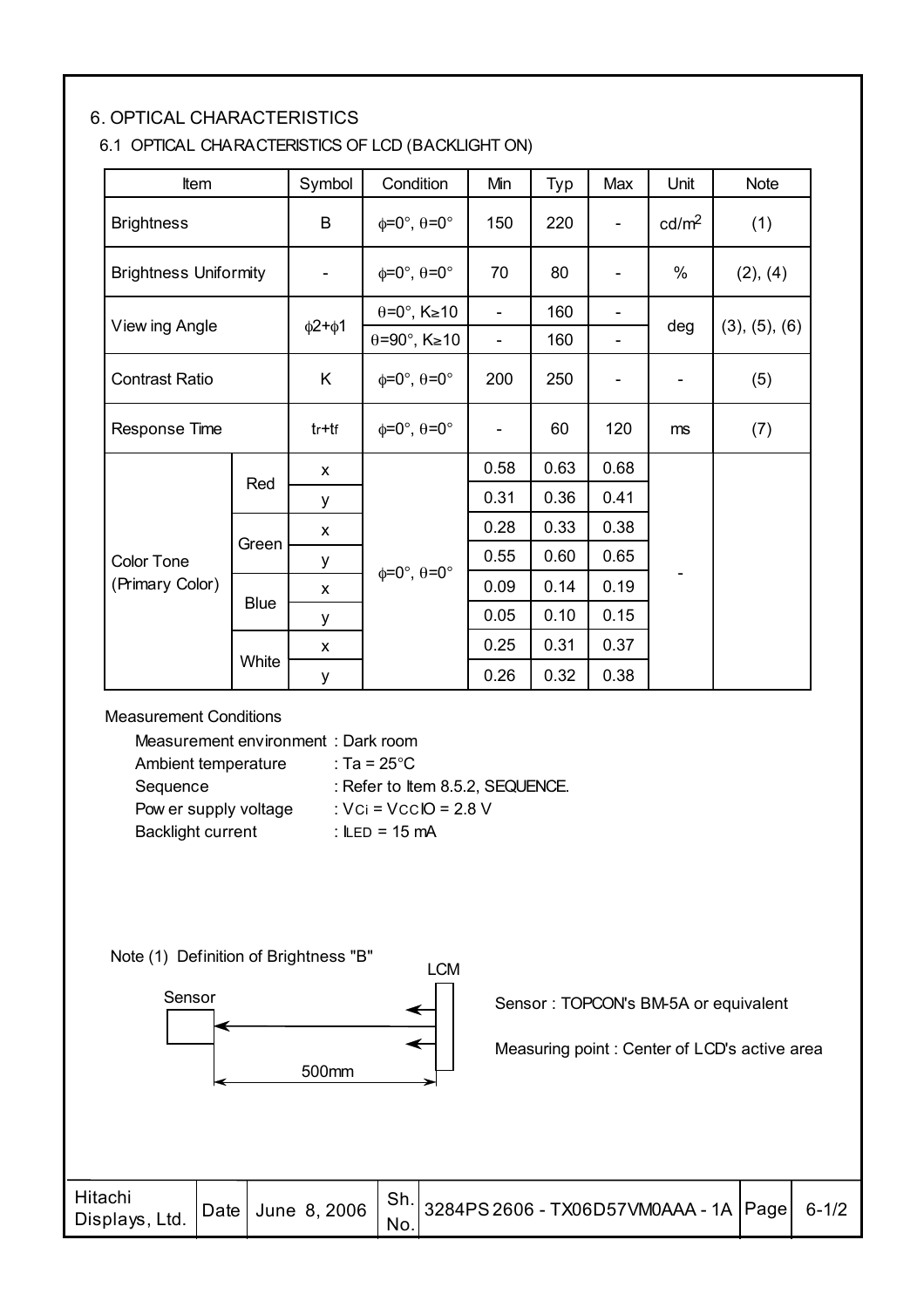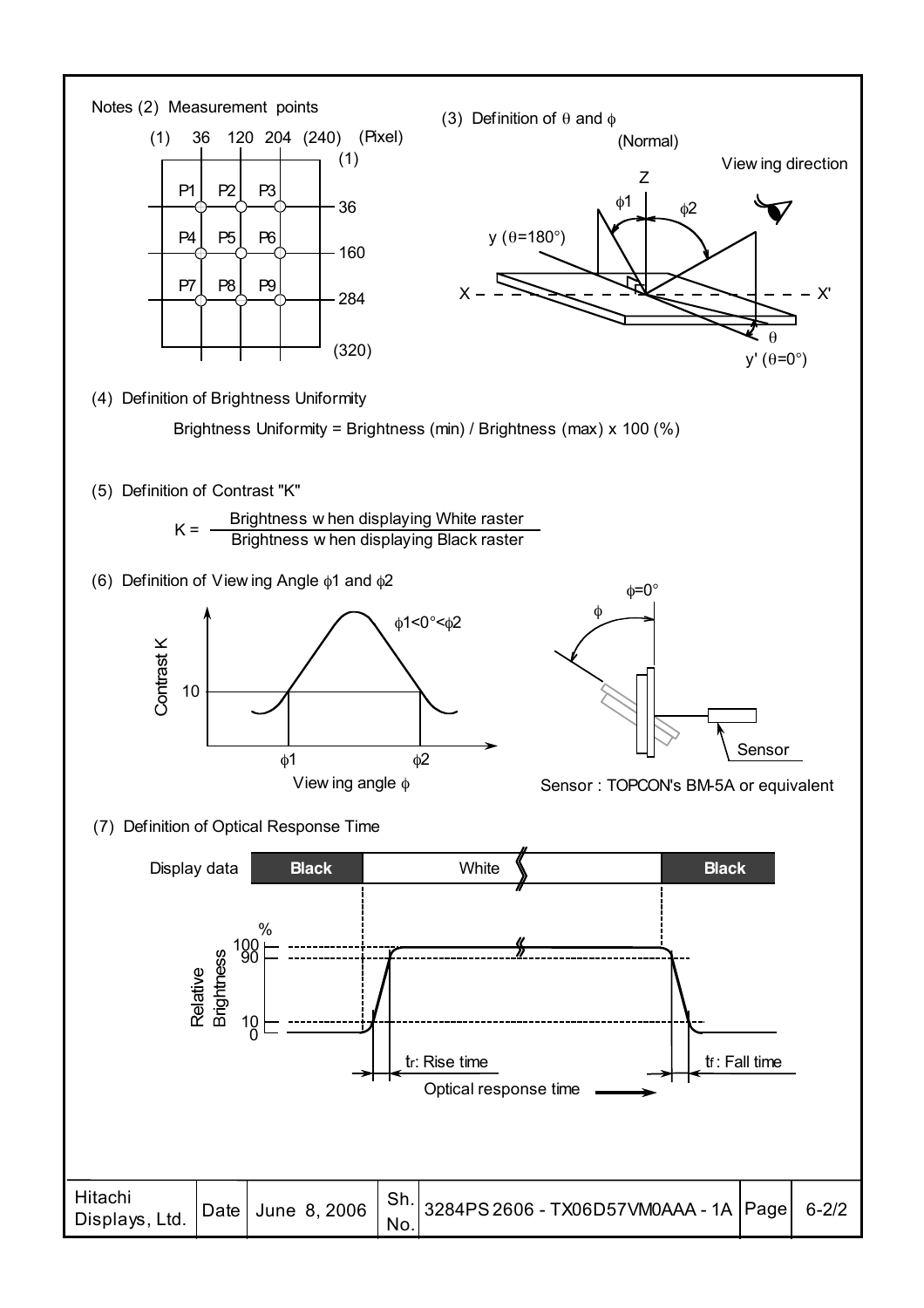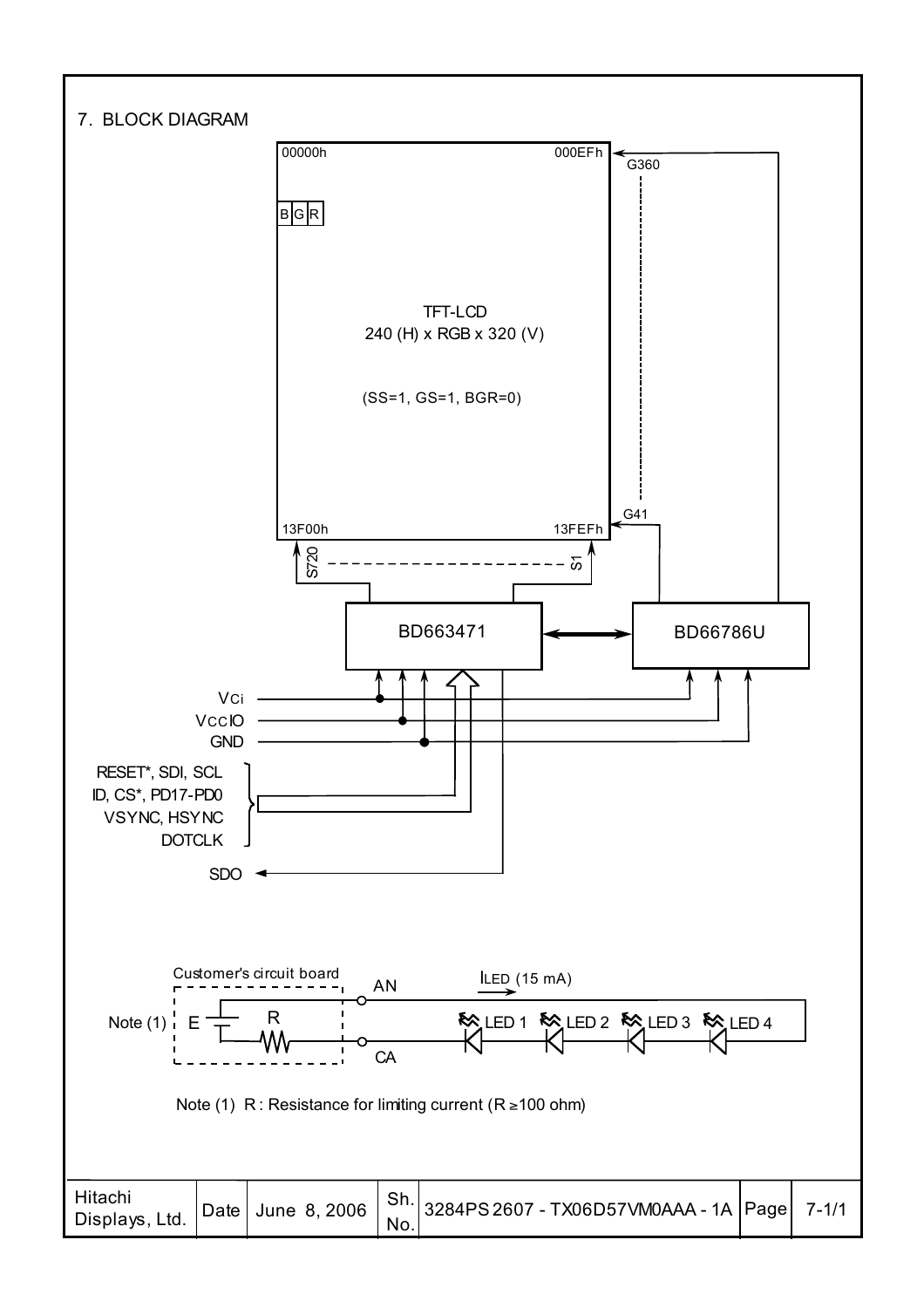## 8. INTERFACE

## 8.1 INTERNAL PIN CONNECTION

Suitable Connector: HIROSE FH26-39S-0.3SHW(05)

| Pin No.                 | Signal           | Function                                  |
|-------------------------|------------------|-------------------------------------------|
| 1                       | <b>GND</b>       | Ground                                    |
| $\overline{\mathbf{c}}$ | <b>GND</b>       | Ground                                    |
| 3                       | ID               | ID bit setting of device ID code          |
| 4                       | Vci              | Power supply for logic and analog circuit |
| 5                       | Vci              | Power supply for logic and analog circuit |
| 6                       | VccIO            | Power Supply for Interface signal         |
| 7                       | PD <sub>0</sub>  | RGB data signal                           |
| 8                       | PD <sub>1</sub>  | RGB data signal                           |
| 9                       | PD <sub>2</sub>  | RGB data signal                           |
| 10                      | PD <sub>3</sub>  | RGB data signal                           |
| 11                      | PD <sub>4</sub>  | RGB data signal                           |
| 12                      | PD <sub>5</sub>  | RGB data signal                           |
| 13                      | PD <sub>6</sub>  | RGB data signal                           |
| 14                      | PD7              | RGB data signal                           |
| 15                      | PD <sub>8</sub>  | RGB data signal                           |
| 16                      | PD <sub>9</sub>  | RGB data signal                           |
| 17                      | PD10             | RGB data signal                           |
| 18                      | <b>PD11</b>      | RGB data signal                           |
| 19                      | <b>PD12</b>      | RGB data signal                           |
| 20                      | PD <sub>13</sub> | RGB data signal                           |
| 21                      | <b>PD14</b>      | RGB data signal                           |
| 22                      | <b>PD15</b>      | RGB data signal                           |
| 23                      | <b>PD16</b>      | RGB data signal                           |
| 24                      | <b>PD17</b>      | RGB data signal                           |
| 25                      | <b>DOTCLK</b>    | Dot clock signal                          |
| 26                      | <b>HSYNC</b>     | Line synchronizing signal                 |
| 27                      | <b>VSYNC</b>     | Frame synchronizing signal                |
| 28                      | $SC^*$           | Chip select signal                        |
| 29                      | SCL              | Serial clock signal                       |
| 30                      | SDI              | Serial Instruction data input             |
| 31                      | SDO              | Serial Instruction data output            |
| 32                      | REEST*           | Reset signal                              |
| 33                      | GND              | Ground                                    |
| 34                      | LED(AN)          | $VLED(+)$ (Anode)                         |
| 35                      | LED(AN)          | $VLED(+)$ (Anode)                         |
| 36                      | LED(CA)          | VLED(-) (Cathode)                         |
| 37                      | LED(CA)          | VLED(-) (Cathode)                         |
| 38                      | GND              | Ground                                    |
| 39                      | GND              | Ground                                    |

Note (1) In serial interface mode, leave the SDO pin open w hen it is not used.

| Hitachi<br>Displays, Ltd. |  |  | No. | $\vert$ Date $\vert$ June 8, 2006 $\vert$ Sh. 3284PS 2608 - TX06D57VM0AAA - 1A Page 8-1/11 |  |  |
|---------------------------|--|--|-----|--------------------------------------------------------------------------------------------|--|--|
|---------------------------|--|--|-----|--------------------------------------------------------------------------------------------|--|--|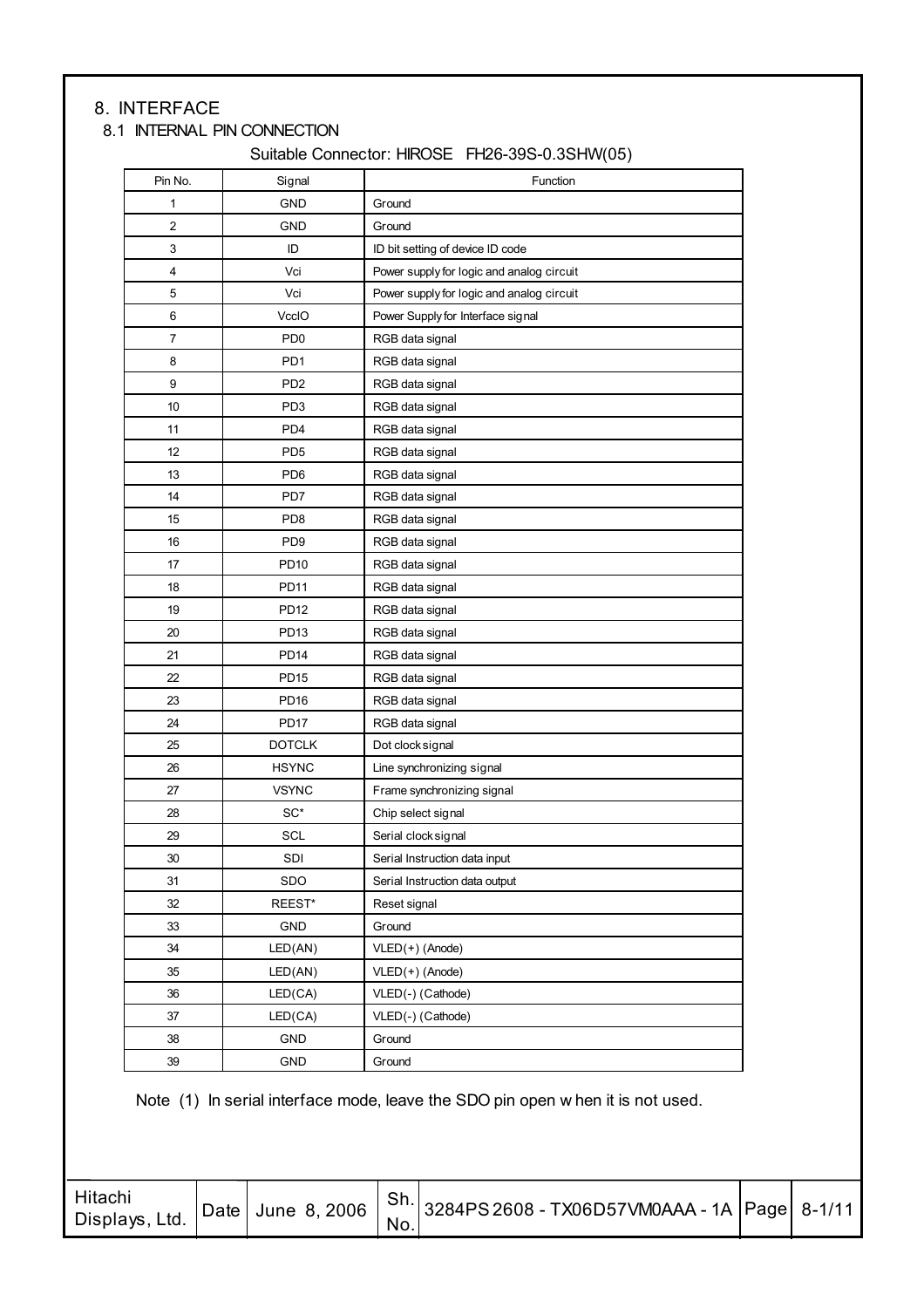#### 8.2 INTERFACE MODE SETTING

#### 8.2.1 SPI INTERFACE MODE

| ID pin connection | ID bit |
|-------------------|--------|
| GND               |        |
| VeelO             |        |

| <b>RS</b> | R/W | Function                         |  |  |  |  |  |  |
|-----------|-----|----------------------------------|--|--|--|--|--|--|
|           | 0   | Set an index register            |  |  |  |  |  |  |
|           | Ω   | Write an instruction or RAM data |  |  |  |  |  |  |
|           |     | Read an instruction or RAM data  |  |  |  |  |  |  |

ID bit of the device ID code is determined by ID pin connection.

ID pin must be connected to GND or VccIO according to the customer's system.

Basic data transfered through SPI



Note (1) When reading data from SDO, the start byte of a read command must be transferred.

#### 8.2.2 RGB INTERFACE MODE

RGB INTERFACE MODE & UNUSED PIN CONNECTION

|         | <b>RGB Interface Mode</b> | 18-bit | 16-bit          |
|---------|---------------------------|--------|-----------------|
|         | Number of display colors  | 262k   | 65k             |
|         | <b>RGB Data Bus Pins</b>  | PD17-0 | PD17-13, PD11-1 |
|         | Unused RGB Data Bus Pins  |        |                 |
| Pin No. | Signal                    | None   | PD12, PD0       |
| 19      | <b>PD12</b>               |        | GND             |
|         | PD0                       |        | GND             |

In 16-bit RGB-I/F, PD12 and PD0 pins must be fixed to GND level.

#### INPUT DATA & RGB DATA

#### 18-bit RGB INTERFACE

| Data Bus                  |      | PD.<br>17                                                                                                                                                                                                     | PD<br>16       | PD<br>15        | <b>PD</b><br>14 | <b>PD</b><br>13 | <b>PD</b><br>12 | <b>PD</b><br>11 | <b>PD</b><br>10 | <b>PD</b><br>9 | <b>PD</b><br>8 | PD.                              | <b>PD</b><br>6 | <b>PD</b><br>5 | <b>PD</b><br>4 | PD<br>3        | <b>PD</b><br>2 | PD.            | PD.<br>0           |
|---------------------------|------|---------------------------------------------------------------------------------------------------------------------------------------------------------------------------------------------------------------|----------------|-----------------|-----------------|-----------------|-----------------|-----------------|-----------------|----------------|----------------|----------------------------------|----------------|----------------|----------------|----------------|----------------|----------------|--------------------|
| (Input data)              |      |                                                                                                                                                                                                               |                |                 |                 |                 |                 |                 |                 |                |                |                                  |                |                |                |                |                |                |                    |
| RGB data                  |      | R <sub>5</sub>                                                                                                                                                                                                | R4             | R <sub>3</sub>  | R <sub>2</sub>  | R <sub>1</sub>  | R <sub>0</sub>  | G <sub>5</sub>  | G4              | G <sub>3</sub> | G <sub>2</sub> | G <sub>1</sub>                   | G0             | B <sub>5</sub> | B4             | B <sub>3</sub> | <b>B2</b>      | B <sub>1</sub> | B0                 |
| 16-bit RGB INTERFACE      |      |                                                                                                                                                                                                               |                |                 |                 |                 |                 |                 |                 |                |                |                                  |                |                |                |                |                |                |                    |
| Data Bus<br>(Input data)  |      | <b>PD</b>                                                                                                                                                                                                     | PD.<br>16      | <b>PD</b><br>15 | <b>PD</b><br>14 | PD.<br>13       |                 | PD<br>11        | <b>PD</b><br>10 | <b>PD</b><br>9 | <b>PD</b><br>8 | <b>PD</b>                        | <b>PD</b><br>6 | PD.<br>5       | <b>PD</b><br>4 | <b>PD</b><br>3 | PD.            | <b>PD</b>      |                    |
| Note $(1)$                |      |                                                                                                                                                                                                               |                |                 |                 |                 |                 |                 |                 |                |                |                                  |                |                |                |                |                |                |                    |
| RGB data                  |      | R <sub>5</sub>                                                                                                                                                                                                | R <sub>4</sub> | R <sub>3</sub>  | R <sub>2</sub>  | R <sub>1</sub>  | R0<br>(FR5)     | G <sub>5</sub>  | G4              | G <sub>3</sub> | G <sub>2</sub> | G <sub>1</sub>                   | G0             | B <sub>5</sub> | B4             | B <sub>3</sub> | B <sub>2</sub> | B <sub>1</sub> | B0<br>$(=\beta 5)$ |
| Note $(1)$                |      | The data of PD17 is R5, and the data of PD5 is B5.<br>In 16-bit RGB-I/F, the input data are expanded into 18-bit by adding one bit<br>(the same data as the MSB of RB) to the LSB of RB data within BD663471. |                |                 |                 |                 |                 |                 |                 |                |                |                                  |                |                |                |                |                |                |                    |
| Hitachi<br>Displays, Ltd. | Date | June 8, 2006                                                                                                                                                                                                  |                |                 |                 | Sh.<br>No.      |                 |                 |                 |                |                | 3284PS 2608 - TX06D57VM0AAA - 1A |                |                |                |                | Page           |                | $8 - 2/11$         |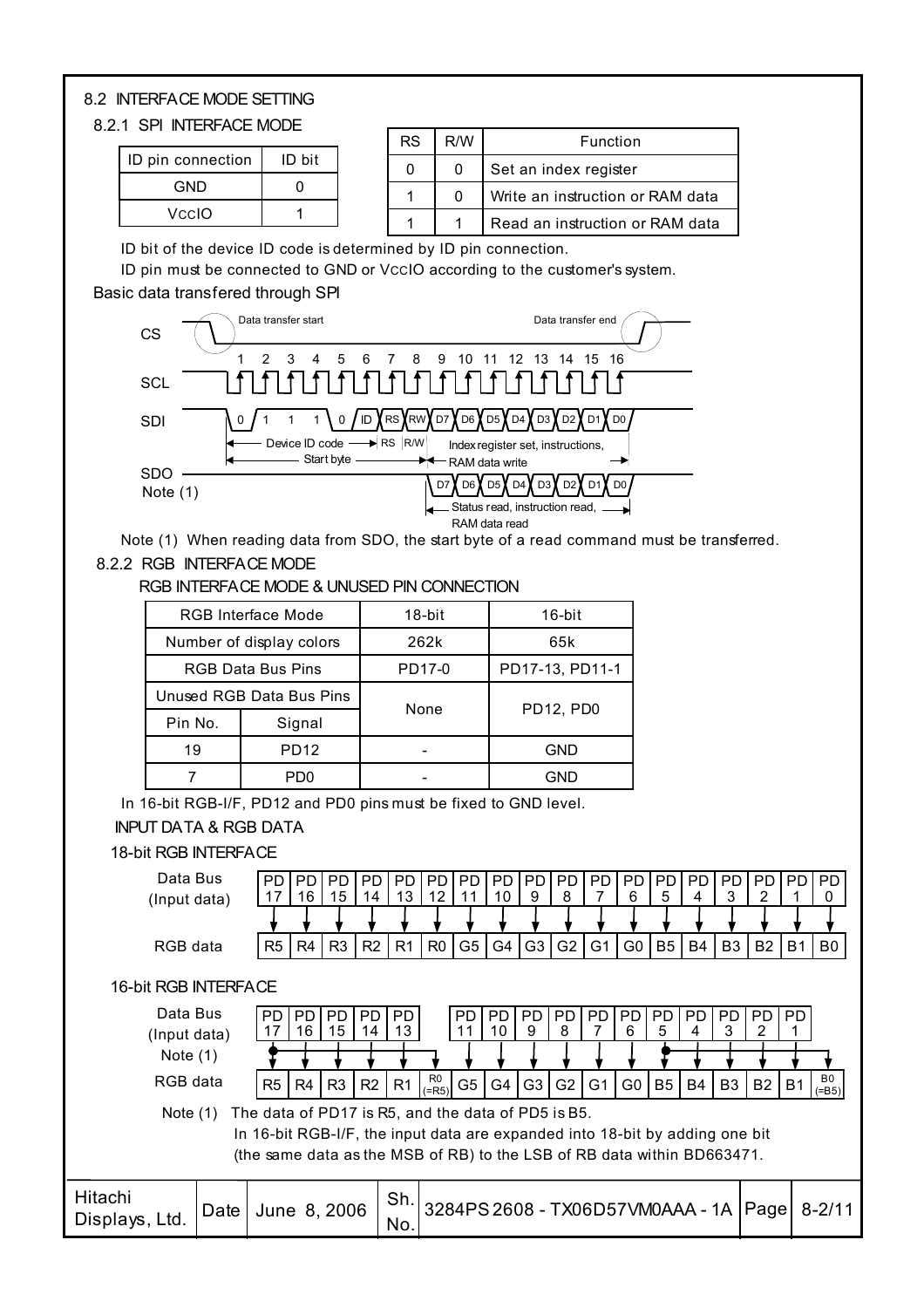#### 8.3 PARTIAL RAM ADDRESS MAP

#### Partial RAM: 240xRGBx96 dots

|           | (05D)<br>အ<br>ଅ<br>5                                     | (OSD1)<br>প্ৰ<br>SS<br>8                         | $($ OSD $2$<br>%<br>S7<br>ၷ                    | (05D)<br>S12<br>$\frac{5}{10}$<br>S11                             | (OSD236)<br><b>S709</b><br>S710<br>S71                      | <b>CSD237</b><br>S713<br>S714<br>S712                               | (OSD238)<br>S715<br>S716<br>S717                           | (OSD239)<br>S720<br>S718<br>S719                                |
|-----------|----------------------------------------------------------|--------------------------------------------------|------------------------------------------------|-------------------------------------------------------------------|-------------------------------------------------------------|---------------------------------------------------------------------|------------------------------------------------------------|-----------------------------------------------------------------|
|           | PD<br>$\overline{2}$<br>3<br>$\mathbf 0$<br>$\mathbf{1}$ | <b>PD</b><br>3 0 <br>$\overline{2}$<br>$\vert$ 1 | PD<br>3<br>$\overline{2}$<br>$\mathbf 0$<br>-1 | <b>PD</b><br>$\overline{2}$<br>3 <sup>1</sup><br>$\mathbf 0$<br>1 | PD<br>3 <sup>1</sup><br>$\overline{2}$<br>0<br>$\mathbf{1}$ | PD<br>$\overline{2}$<br>$\mathbf{3}$<br>$\mathbf 0$<br>$\mathbf{1}$ | <b>PD</b><br>$1 \vert 2$<br>$\mathbf{3}$<br>$\overline{0}$ | <b>PD</b><br>$ 2\rangle$<br>3<br>$\overline{0}$<br>$\mathbf{1}$ |
| $Gn=1$    | "0000"H                                                  | "0001"H                                          | "0002"H                                        | "0003"H                                                           | "00EC"H                                                     | "00ED"H                                                             | "00EE"H                                                    | "00EF"H                                                         |
| $Gn=2$    | "0100"H                                                  | "0101"H                                          | "0102"H                                        | "0103"H                                                           | "01EC"H                                                     | "01ED"H                                                             | "01EE"H                                                    | "01EF"H                                                         |
| $Gn=3$    | "0200"H                                                  | "0201"H                                          | "0202"H                                        | "0203"H                                                           | "02EC"H                                                     | "02ED"H                                                             | "02EE"H                                                    | "02EF"H                                                         |
| $Gn=4$    | "0300"H                                                  | "0301"H                                          | "0302"H                                        | "0303"H                                                           | "03EC"H                                                     | "03ED"H                                                             | "03EE"H                                                    | "03EF"H                                                         |
| $Gn=5$    | "0400"H                                                  | "0401"H                                          | "0402"H                                        | "0403"H                                                           | "04EC"H                                                     | "04ED"H                                                             | "04EE"H                                                    | "04EF"H                                                         |
|           |                                                          |                                                  |                                                |                                                                   |                                                             |                                                                     |                                                            |                                                                 |
| $Gn = 92$ | "5B00"H                                                  | "5B01"H                                          | "5B02"H                                        | "5B03"H                                                           | "5BEC"H                                                     | "5BED"H                                                             | "5BEE"H                                                    | "5BEF"H                                                         |
| $Gn = 93$ | "5C00"H                                                  | "5C01"H                                          | "5C02"H                                        | "5C03"H                                                           | "5CEC"H                                                     | "5CED"H                                                             | "5CEE"H                                                    | "5CEF"H                                                         |
| $Gn = 94$ | "5D00"H                                                  | "5D01"H                                          | "5D02"H                                        | "5D03"H                                                           | "5DEC"H                                                     | "5DED"H                                                             | "5DEE"H                                                    | "5DEF"H                                                         |
| $Gn = 95$ | "5E00"H                                                  | "5E01"H                                          | "5E02"H                                        | "5E03"H                                                           | "5EEC"H                                                     | "5EED"H                                                             | "5EEE"H                                                    | "5EEF"H                                                         |
| $Gn = 96$ | "5F00"H                                                  | "5F01"H                                          | "5F02"H                                        | "5F03"H                                                           | "5FEC"H                                                     | "5FED"H                                                             | "5FEE"H                                                    | "5FEF"H                                                         |

| Hitachi<br>Displays, Ltd. |  |  | No. | Date June 8, 2006   Sh. 3284PS 2608 - TX06D57VM0AAA - 1A Page 8-3/11 |  |  |
|---------------------------|--|--|-----|----------------------------------------------------------------------|--|--|
|---------------------------|--|--|-----|----------------------------------------------------------------------|--|--|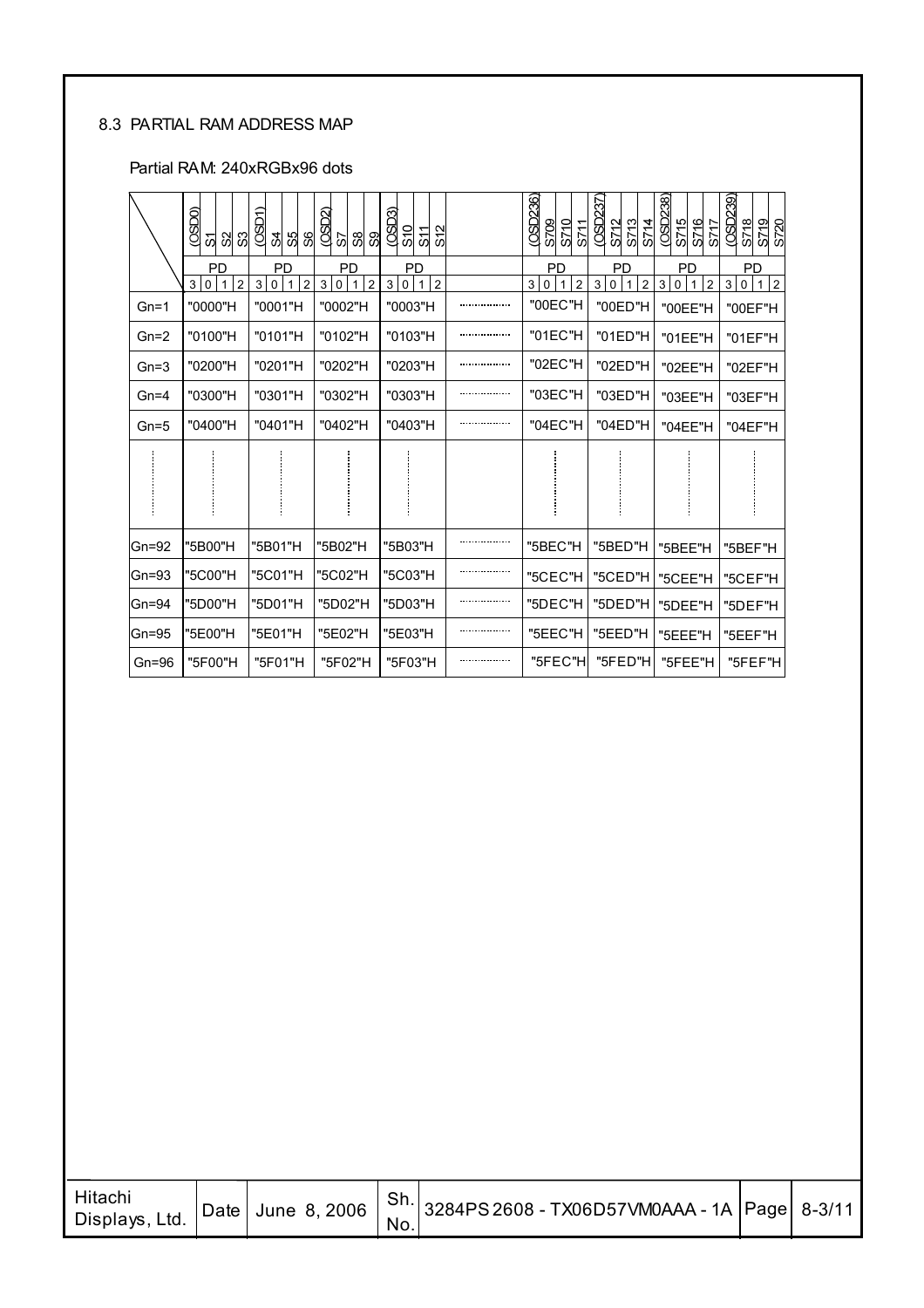#### 8.4 INTERFACE TIMING

# 8.4.1 CLOCK SYNCHRONIZED SERIAL INTERFACE TIMING CHARACTERISTICS

| <b>Item</b>                   |       | Symbol          | <b>Unit</b> | Min  | Typ | Max |
|-------------------------------|-------|-----------------|-------------|------|-----|-----|
|                               | Write | tscycw          | μS          | 0.11 |     | 19  |
| Serial Clock Cycle Time       | Read  | tscycr          | μS          | 0.53 |     | 19  |
| Serial Clock "High" Level     | Write | <b>t</b> schw   | ns          | 37   |     |     |
| <b>Pulse Width</b>            | Read  | tschr           | ns          | 210  |     |     |
| Serial Clock "Low" Level      | Write | tsclw           | ns          | 37   |     |     |
| Pulse Width                   | Read  | tsclr           | ns          | 270  |     |     |
| Serial Clock Rise/Fall Time   |       | tscr, tscf      | ns          |      |     | 14  |
| Chip Select Setup Time        |       | tcsu            | ns          | $-1$ |     |     |
| Chip Select Hold Time         |       | tc <sub>H</sub> | ns          | $-1$ |     |     |
| Serial Input Data Setup Time  | tsisu | ns              | 32          |      |     |     |
| Serial Input Data Hold Time   |       | tsih            | ns          | 32   |     |     |
| Serial Output Data Delay Time | tsop  | ns              |             |      | 190 |     |
| Serial Output Data Hold Time  |       | tsoh            | ns          | 6    |     |     |

#### 8.4.2 RGB INTERFACE TIMING CHARACTERISTICS

 $[$  Vcc = 2.5 V to 3.3 V, VccIO = 1.65 V to 2.5 V ]

| <b>t</b> tem                    | Symbol          | Unit | Min | Typ | Max |
|---------------------------------|-----------------|------|-----|-----|-----|
| <b>VSYNC Setup Time</b>         | <b>TVS</b>      | μS   | 11  |     |     |
| <b>VSYNC Hold Time</b>          | <b>TVH</b>      | μS   | 11  |     |     |
| <b>HSYNC Setup Time</b>         | <b>THS</b>      | ns   | 11  |     |     |
| <b>HSYNC Hold Time</b>          | <b>THH</b>      | ns   | 11  |     |     |
| DOTCLK "Low" Level Pulse Width  | <b>TLWD</b>     | ns   | 16  |     |     |
| DOTCLK "High" Level Pulse Width | <b>THWD</b>     | ns   | 16  |     |     |
| <b>DOTCLK Cycle Time</b>        | tcycp           | ns   | 105 |     |     |
| Data Setup Time                 | tds             | ns   | 11  |     |     |
| Data Hold Time                  | t <sub>DH</sub> | ns   | 11  |     |     |
| Rise/Fall Time                  | Tr/Tf           | ns   |     |     | 4   |

#### 8.4.3 RESET TIMING CHARACTERISTICS

 $[$  Vcc = 2.5 V to 3.3 V, VccIO = 1.65 V to 3.3 V ]

| ltem                    | Symbol | Jnit | Min                      | Typ. | Max                      |
|-------------------------|--------|------|--------------------------|------|--------------------------|
| Reset "Low" Level Width | tres   | ms   |                          | -    | $\overline{\phantom{a}}$ |
| Reset Rise Time         | trres  | μS   | $\overline{\phantom{a}}$ | -    |                          |

| Hitachi<br>Displays, Ltd. |  |  | No. | Date June 8, 2006   Sh. 3284PS 2608 - TX06D57VM0AAA - 1A Page 8-4/11 |  |  |
|---------------------------|--|--|-----|----------------------------------------------------------------------|--|--|
|---------------------------|--|--|-----|----------------------------------------------------------------------|--|--|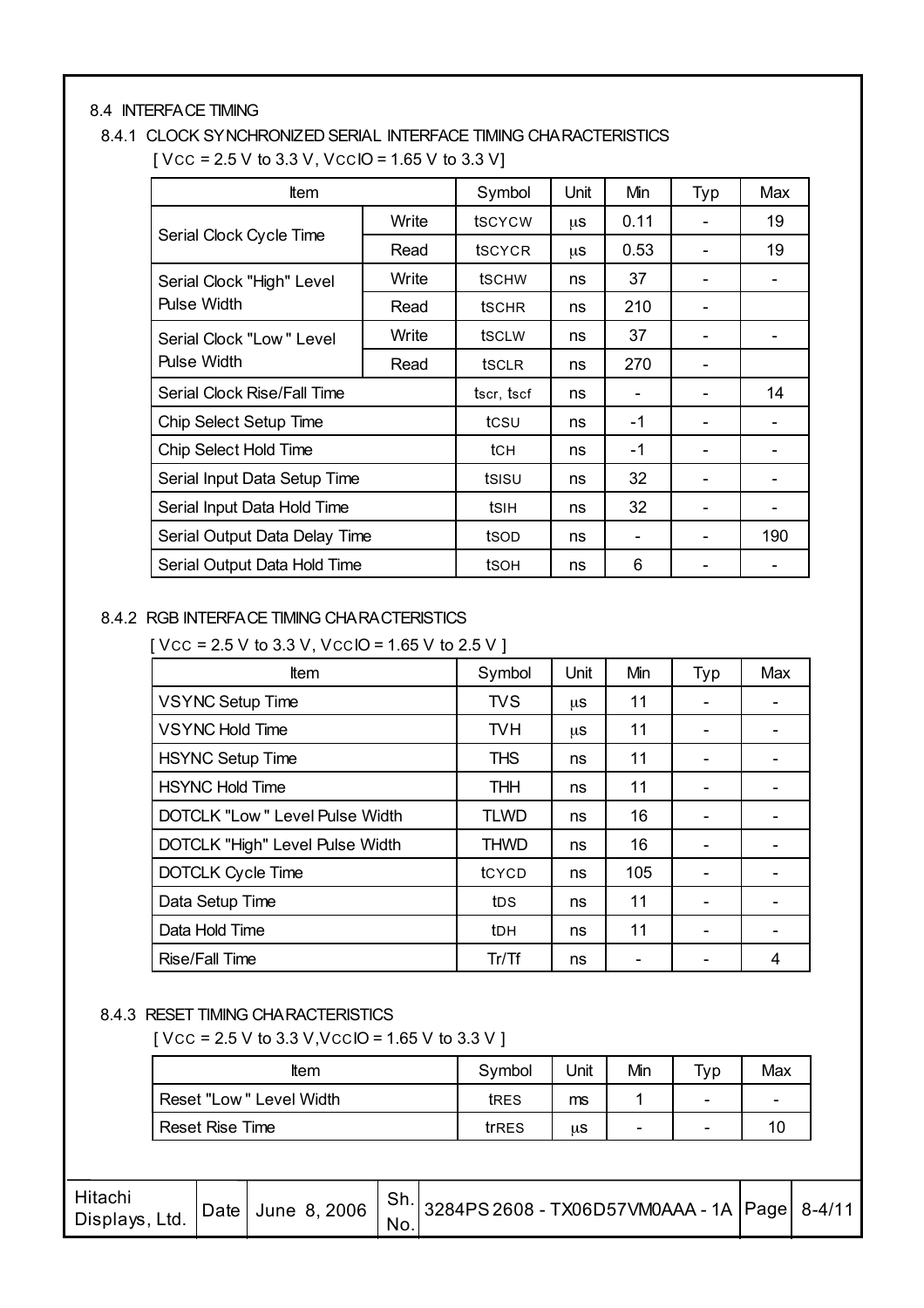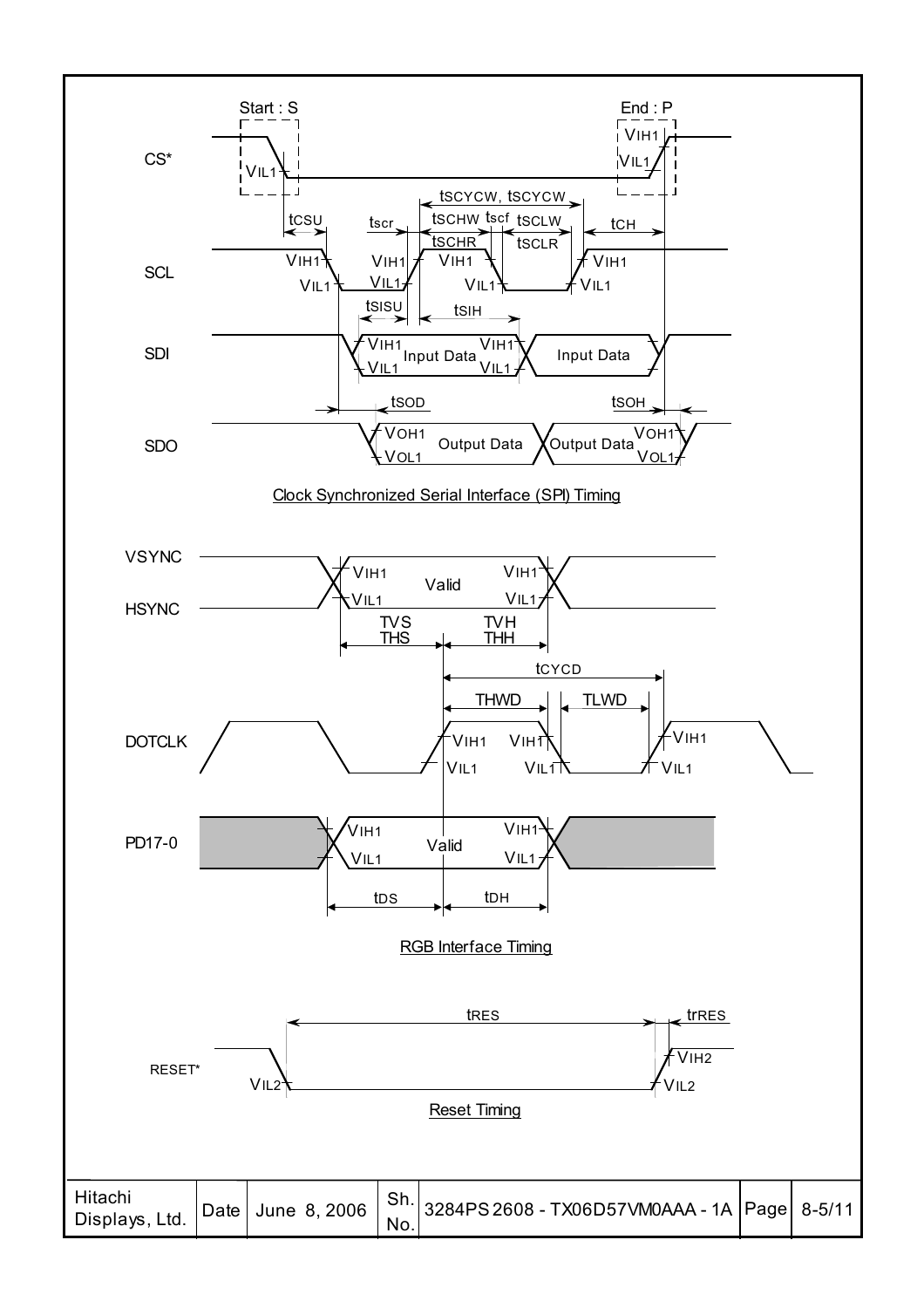

FPP : Front porch period BPP : Back porch period DP : Display operation period

VLW : The period in which VSYNC is low level HLW : The period in which HSYNC is low level

| <b>Item</b> | Min                      | Ty p  | Max                      | Note            |
|-------------|--------------------------|-------|--------------------------|-----------------|
| <b>HLW</b>  | 1CLK                     | 4CLK  | $\overline{\phantom{a}}$ | $HLW \geq 1CLK$ |
| <b>BPPH</b> | 10CLK                    | 12CLK | 20CLK                    | (5)             |
| <b>FPPH</b> | 10CLK                    | 15CLK | <b>100CLK</b>            | ۰.              |
| <b>VLW</b>  | 1H                       | 4H    | $\overline{\phantom{a}}$ | -               |
| <b>BPPV</b> | 3H                       | 8H    | 15H                      | (3), (5)        |
| <b>FPPV</b> | $\overline{\phantom{a}}$ | 8H    |                          | (3), (4)        |
| <b>DP</b>   |                          |       | 320H                     | -               |
| <b>fFLM</b> | (75)                     | 85    | (95)                     | -               |

 $f_{DOTCLK} = f_{FLM}$  x (320 + BPP $V$  + FPP $V$ ) x (240 + BPP $H$  + FPP $H$ ) The number of raster-rows of 1 frame : BPPV + DP + FPPV

**Notes** 

(1) RGB-I/F mode should be used with the high-speed write mode (HWM = "1").

(2) Dot clock signal (DOTCLK) must be always supplied.

(3) Front and back porch periods must be set before and after the display operation period (DP).

(4) Front porch period continues until the next input of VSYNC signal.

(5) Horizontal and vertical back porch periods (BPPH, BPPV) of interface signal must accord with R05h register setting value.

| Hitachi<br>Displays,<br>Ltd. |  | C <sub>h</sub><br>No. | Date   June 8, 2006   <sup>SII.</sup> 3284PS 2608 - TX06D57VM0AAA - 1A  Page   8-6/11 |  |
|------------------------------|--|-----------------------|---------------------------------------------------------------------------------------|--|
|                              |  |                       |                                                                                       |  |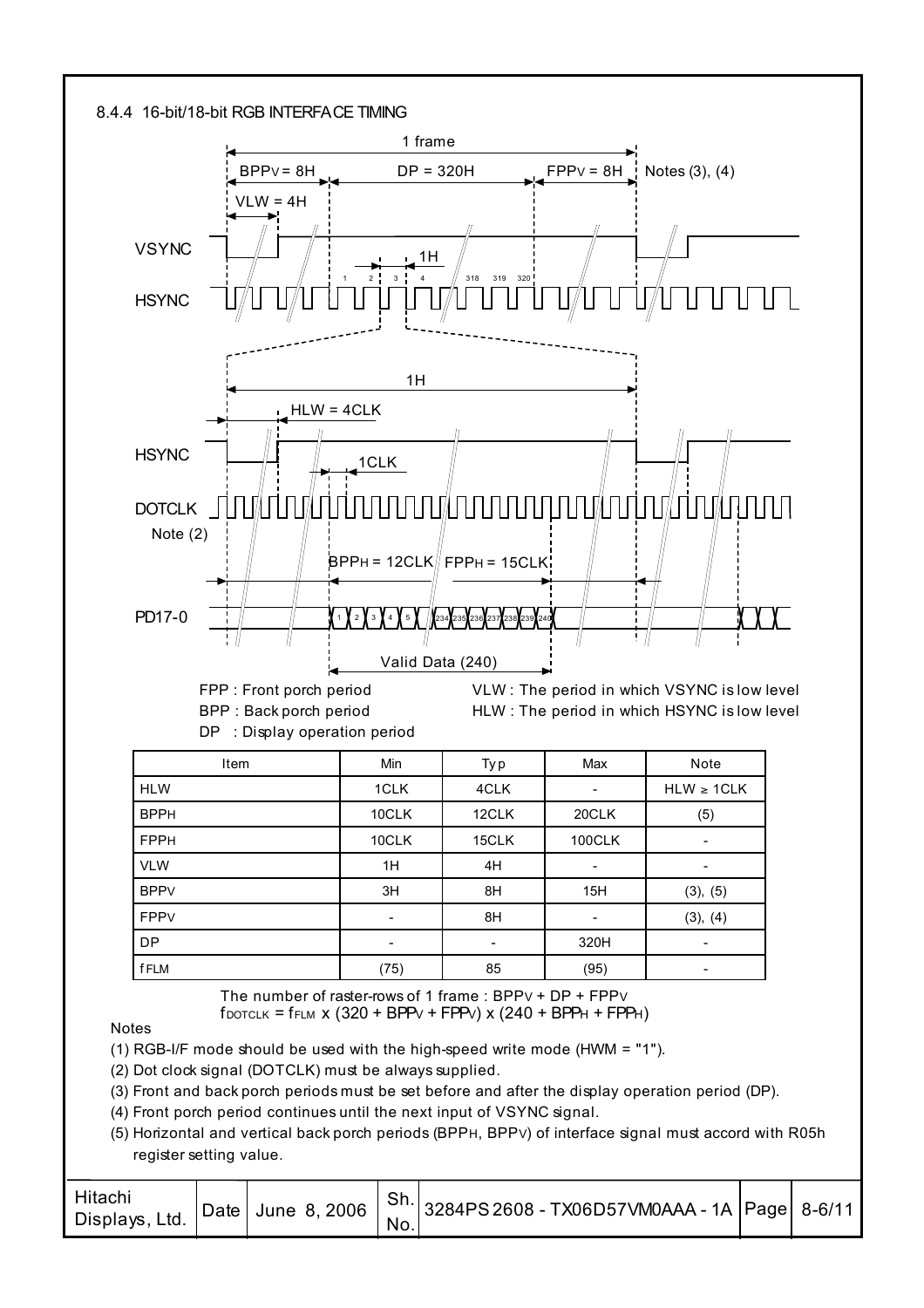#### 8.5 REGISTER SETTING FLOW 8.5.1 STATE CHART

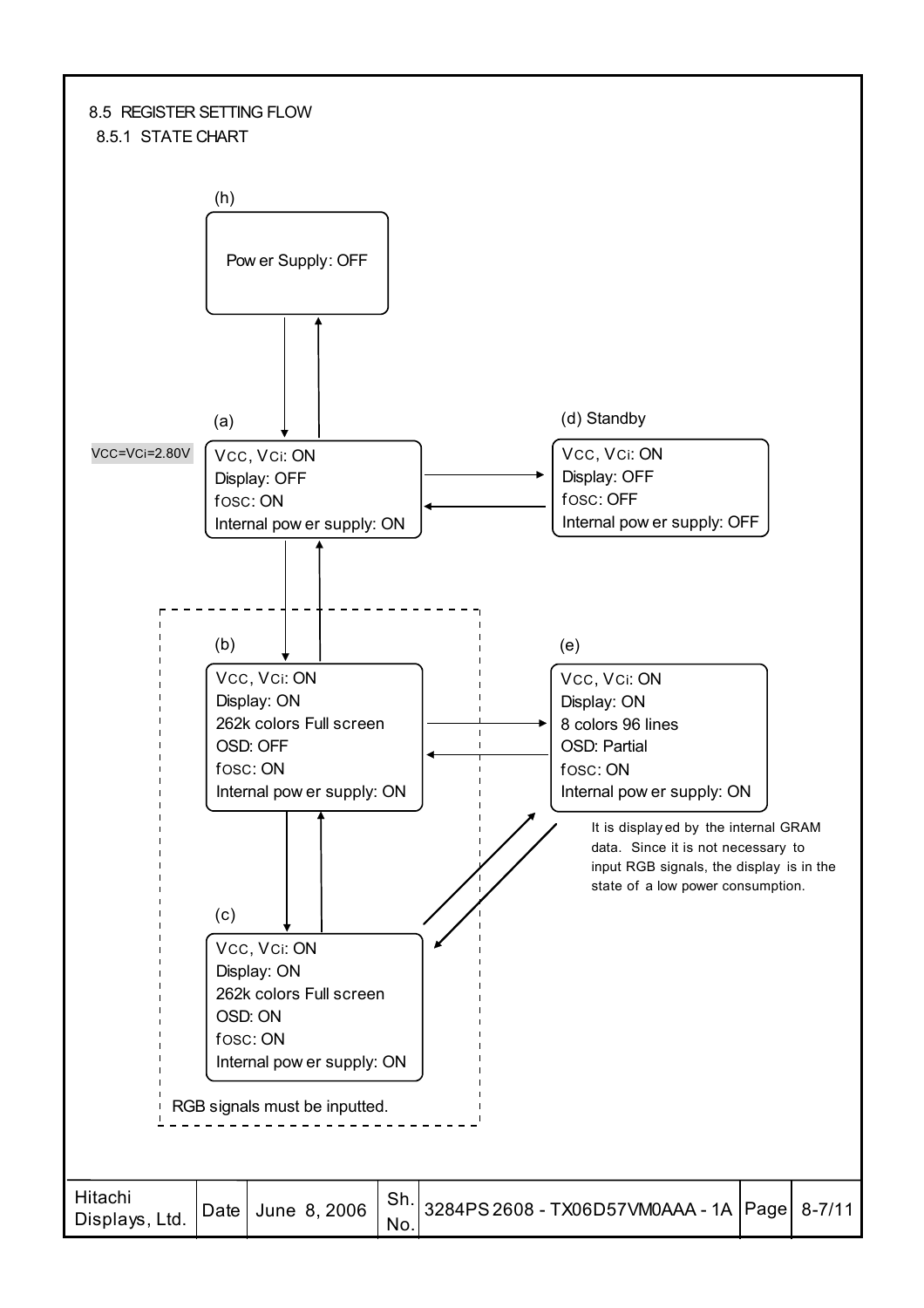#### 8.5.2 SEQUENCE

|                         | Status $(h)$ ---> $(a)$      |                           |                  | Status (b) $\overline{\cdots}$ (c) |                   |                   |
|-------------------------|------------------------------|---------------------------|------------------|------------------------------------|-------------------|-------------------|
|                         |                              |                           |                  |                                    |                   |                   |
| 1                       | Power On reset               | $Reset^* = "L"$           | 1                |                                    | R04h              | 0x02              |
| $\overline{c}$          |                              | VccIO On                  | $\overline{c}$   |                                    | wait              | 40 ms             |
| 3                       |                              | Vci On                    | 3                |                                    | R <sub>0</sub> Ah | 0x1B              |
| $\overline{\mathbf{4}}$ |                              | wait<br>1 ms              | 4                | OSD area 1 Line setting            | R <sub>0</sub> Bh | 0x00              |
| 5                       |                              | $Reset^* = "H"$           | 5                | Start line (1)                     | R <sub>0</sub> Ch | 0x00              |
| 6                       |                              | wait<br>1 <sub>ms</sub>   | 6                | OSD area 2 Line setting            | R <sub>0</sub> Dh | 0x11              |
| $\overline{7}$          | <b>Oscillation Start</b>     | 0x01<br>R <sub>00</sub> h | 7                | Start line (279)                   | R <sub>0</sub> Eh | 0x06              |
| 8                       |                              | $10$ ms<br>wait           | 8                |                                    | <b>R30h</b>       | 0x00              |
|                         |                              |                           | 9                |                                    | R <sub>31</sub> h | 0xEF              |
|                         |                              |                           | 10               |                                    | R <sub>32</sub> h | 0x00              |
|                         | Status (a) $\rightarrow$ (h) |                           | 11               |                                    | R <sub>33</sub> h | 0x5F              |
|                         |                              |                           | 12 <sup>2</sup>  | OSD area 1 RAM setting             | R <sub>34</sub> h | 0x00              |
| 1                       | Power Off                    | Vci Off                   | 13               | 54 lines from 00h to 35h           | R <sub>35</sub> h | 0x35              |
| $\overline{2}$          |                              | VccIO Off                 | 14               | OSD area 2 RAM setting             | R <sub>36</sub> h | 0x36              |
|                         |                              |                           | 15 <sup>15</sup> | 42 lines from 36h to 5Fh           | R <sub>37</sub> h | 0x5F              |
|                         |                              |                           | 16               | Serial I/F writing                 | R <sub>20</sub> h | 0x00              |
|                         | Status (a) ---> $(d)$        |                           | 17               |                                    | <b>R21h</b>       | 0x00              |
|                         |                              |                           | 18               |                                    | R <sub>23</sub> h | 0x36              |
| 1                       | $idx = 000$                  | R <sub>40</sub> h<br>0x00 | 19               |                                    | R <sub>22</sub> h |                   |
| $\overline{2}$          | 0x1000                       | R41h<br>0x80              | 20               |                                    |                   | Image write (240x |
| 3                       |                              | R <sub>42</sub> h<br>0x00 | 21               |                                    | R <sub>04</sub> h | 0x03              |
| 4                       |                              | 0x10<br>R <sub>40</sub> h |                  |                                    |                   |                   |
| 5                       |                              | wait<br>100 us            |                  |                                    |                   |                   |
| 6                       |                              | R <sub>50</sub> h<br>0x01 |                  | Status $(c)$ ---> $(b)$            |                   |                   |
|                         |                              |                           |                  |                                    |                   |                   |
|                         |                              |                           | 1                |                                    | R <sub>0</sub> Ah | 0x00              |
|                         | Status $(d)$ ---> $(a)$      |                           |                  |                                    |                   |                   |
|                         |                              |                           |                  |                                    |                   |                   |
| 1                       |                              | R <sub>00</sub> h<br>0x01 |                  |                                    |                   |                   |
| $\overline{\mathbf{c}}$ |                              | wait<br>10 <sub>ms</sub>  |                  |                                    |                   |                   |
| 3                       |                              | 0x00<br>R <sub>50</sub> h |                  |                                    |                   |                   |
| 4                       |                              | wait<br>100 us            |                  |                                    |                   |                   |
|                         |                              |                           |                  |                                    |                   |                   |

|   | Status $(h)$ ---> $(a)$  |                           |    | Status (b) $\rightarrow$ (c) |                   |                      |
|---|--------------------------|---------------------------|----|------------------------------|-------------------|----------------------|
|   |                          |                           |    |                              |                   |                      |
| 1 | Power On reset           | $Reset^* = "L"$           |    |                              | R <sub>04</sub> h | 0x02                 |
| 2 |                          | VccIO On                  | 2  |                              | wait              | 40 ms                |
| 3 |                          | Vci On                    | 3  |                              | R <sub>0</sub> Ah | 0x1B                 |
| 4 |                          | wait<br>1 ms              | 4  | OSD area 1 Line setting      | R <sub>0</sub> Bh | 0x00                 |
| 5 |                          | $Reset^* = "H"$           | 5  | Start line (1)               | R <sub>0</sub> Ch | 0x00                 |
| 6 |                          | wait<br>1 ms              | 6  | OSD area 2 Line setting      | R <sub>0</sub> Dh | 0x11                 |
| 7 | <b>Oscillation Start</b> | R <sub>00</sub> h<br>0x01 |    | Start line (279)             | <b>R0Eh</b>       | 0x06                 |
| 8 |                          | 10 <sub>ms</sub><br>wait  | 8  |                              | R <sub>30</sub> h | 0x00                 |
|   |                          |                           | 9  |                              | R <sub>31</sub> h | 0xEF                 |
|   |                          |                           | 10 |                              | R <sub>32</sub> h | 0x00                 |
|   | Status (a) $---$ (h)     |                           | 11 |                              | R <sub>33</sub> h | 0x5F                 |
|   |                          |                           | 12 | OSD area 1 RAM setting       | R <sub>34</sub> h | 0x00                 |
| 1 | Power Off                | Vci Off                   | 13 | 54 lines from 00h to 35h     | <b>R35h</b>       | 0x35                 |
| 2 |                          | VccIO Off                 | 14 | OSD area 2 RAM setting       | R <sub>36</sub> h | 0x36                 |
|   |                          |                           | 15 | 42 lines from 36h to 5Fh     | R <sub>37</sub> h | 0x5F                 |
|   |                          |                           | 16 | Serial I/F writing           | R <sub>20</sub> h | 0x00                 |
|   | Status (a) $---$ (d)     |                           | 17 |                              | <b>R21h</b>       | 0x00                 |
|   |                          |                           | 18 |                              | R <sub>23</sub> h | 0x36                 |
| 1 | $idx = 000$              | R <sub>40</sub> h<br>0x00 | 19 |                              | <b>R22h</b>       |                      |
| 2 | 0x1000                   | R41h<br>0x80              | 20 |                              |                   | Image write (240x96) |
| 3 |                          | R42h<br>0x00              | 21 |                              | R <sub>04</sub> h | 0x03                 |
| 4 |                          | R40h<br>0x10              |    |                              |                   |                      |

| Hitachi<br>Displays, Ltd. |  | No. | Date June 8, 2006   Sh. 3284PS 2608 - TX06D57VM0AAA - 1A Page 8-8/11 |  |
|---------------------------|--|-----|----------------------------------------------------------------------|--|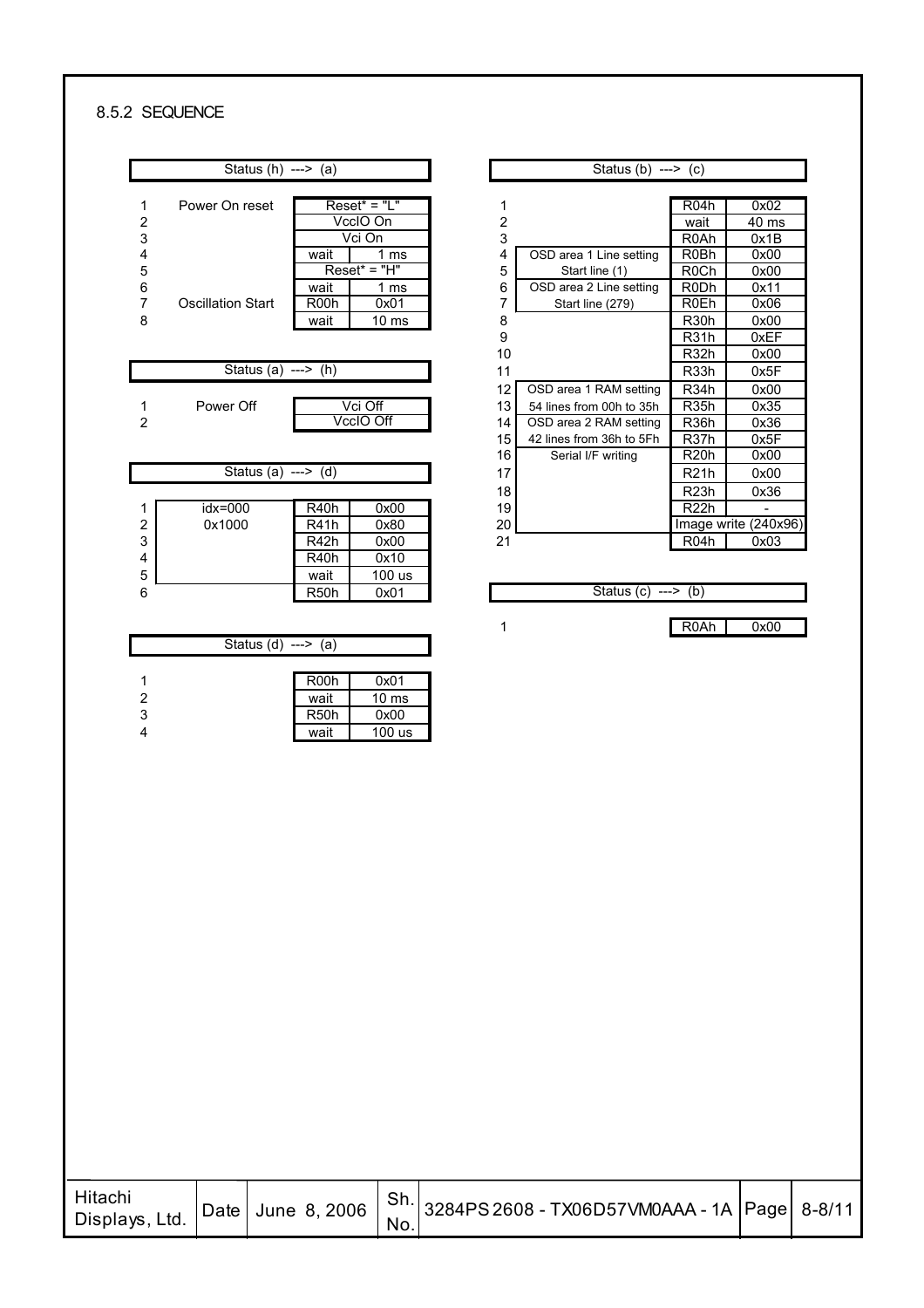|                | Status (e) $---$ (c) |                   |                     |                  | Status $(c)$ ---> $(e)$ |                   |        |
|----------------|----------------------|-------------------|---------------------|------------------|-------------------------|-------------------|--------|
|                |                      |                   |                     |                  |                         |                   |        |
| 1              |                      |                   | <b>RGB</b> input ON | 1                |                         | R <sub>04</sub> h | 0x82   |
| 2              |                      | R <sub>04</sub> h | 0x02                | $\boldsymbol{2}$ |                         | wait              | 40 ms  |
| 3              |                      | wait              | $\overline{4}0$ ms  | 3                |                         | R <sub>0</sub> Ah | 0x5B   |
| 4              | idx=001              | R <sub>40</sub> h | 0x01                | 4                | $idx = 001$             | R <sub>40</sub> h | 0x01   |
| 5              | 0x1223               | R41h              | 0x91                | 5                | 0x0046                  | R41h              | 0x02   |
| 6              |                      | R42h              | 0x03                | 6                |                         | R42h              | 0x06   |
| $\overline{7}$ |                      | R40h              | 0x11                | $\overline{7}$   |                         | R <sub>40</sub> h | 0x11   |
| 8              |                      | wait              | 100 us              | 8                |                         | wait              | 100 us |
| 9              | $idx = 011$          | R <sub>40</sub> h | 0x03                | 9                | idx=011                 | <b>R40h</b>       | 0x03   |
| 10             | 0x0CCF               | R41h              | 0x66                | 10               | 0x0DC0                  | R41h              | 0x6E   |
| 11             |                      | R42h              | 0x0F                | 11               |                         | R <sub>42</sub> h | 0x00   |
| 12             |                      | R <sub>40</sub> h | 0x13                | 12               |                         | <b>R40h</b>       | 0x13   |
| 13             |                      | wait              | 100 us              | 13               |                         | wait              | 100 us |
| 14             |                      | R <sub>03</sub> h | 0x00                | 14               | $idx = 010$             | R <sub>40</sub> h | 0x02   |
| 15             |                      | R <sub>50</sub> h | 0x34                | 15               | 0x0F04                  | <b>R41h</b>       | 0x78   |
| 16             |                      | R <sub>51</sub> h | 0x00                | 16               |                         | R <sub>42</sub> h | 0x04   |
| 17             | $idx = 010$          | R <sub>40</sub> h | 0x02                | 17               |                         | R <sub>40</sub> h | 0x12   |
| 18             | 0x0A04               | <b>R41h</b>       | 0x50                | 18               |                         | wait              | 100 us |
| 19             |                      | R42h              | 0x04                | 19               | $idx = 000$             | <b>R40h</b>       | 0x00   |
| 20             |                      | R <sub>40</sub> h | 0x12                | 20               | 0x1072                  | <b>R41h</b>       | 0x83   |
| 21             |                      | wait              | 100 us              | 21               |                         | R <sub>42</sub> h | 0x12   |
| 22             | $idx = 000$          | R <sub>40</sub> h | 0x00                | 22               |                         | <b>R40h</b>       | 0x10   |
| 23             | 0x1174               | R41h              | 0x8B                | 23               |                         | wait              | 100 us |
| 24             |                      | R42h              | 0x14                | 24               |                         | R <sub>03</sub> h | 0x00   |
| 25             |                      | R <sub>40</sub> h | 0x10                | 25               |                         | R <sub>07</sub> h | 0x80   |
| 26             |                      | wait              | 100 us              | 26               |                         | R <sub>50</sub> h | 0x24   |
| 27             |                      | R <sub>0</sub> Ah | 0x1B                | 27               |                         | <b>R51h</b>       | 0x30   |
| 28             |                      | R <sub>04</sub> h | 0x03                | 28               |                         | wait              | 40 ms  |
| 29             |                      | wait              | 40 ms               | 29               |                         | R <sub>04</sub> h | 0x83   |

|                | Status $(c)$ ---> $(e)$ |                   |                      |
|----------------|-------------------------|-------------------|----------------------|
|                |                         |                   |                      |
| 1              |                         | R <sub>04</sub> h | 0x82                 |
| $\frac{2}{3}$  |                         | wait              | 40 ms                |
|                |                         | R0Ah              | 0x5B                 |
| 4              | idx=001                 | R40h              | 0x01                 |
| 5              | 0x0046                  | R41h              | 0x02                 |
| 6              |                         | R42h              | 0x06                 |
| $\overline{7}$ |                         | R40h              | 0x11                 |
| 8              |                         | wait              | 100 us               |
| 9              | idx=011                 | R40h              | 0x03                 |
| 10             | 0x0DC0                  | R41h              | 0x6E                 |
| 11             |                         | R42h              | 0x00                 |
| 12             |                         | R40h              | 0x13                 |
| 13             |                         | wait              | 100 us               |
| 14             | idx=010                 | R40h              | 0x02                 |
| 15             | 0x0F04                  | R41h              | 0x78                 |
| 16             |                         | R <sub>42</sub> h | 0x04                 |
| 17             |                         | R40h              | 0x12                 |
| 18             |                         | wait              | 100 us               |
| 19             | idx=000                 | R40h              | 0x00                 |
| 20             | 0x1072                  | R41h              | 0x83                 |
| 21             |                         | R42h              | 0x12                 |
| 22             |                         | R40h              | 0x10                 |
| 23             |                         | wait              | 100 us               |
| 24             |                         | R <sub>03</sub> h | 0x00                 |
| 25             |                         | R <sub>07</sub> h | 0x80                 |
| 26             |                         | R <sub>50</sub> h | 0x24                 |
| 27             |                         | <b>R51h</b>       | 0x30                 |
| 28             |                         | wait              | 40 ms                |
| 29             |                         | R <sub>04</sub> h | 0x83                 |
| 30             |                         | wait              | 40 ms                |
| 31             |                         |                   | <b>RGB input OFF</b> |

| <b>Hitachi</b><br>Displays, Ltd. |  | No. | Date June 8, 2006   Sh. 3284PS 2608 - TX06D57VM0AAA - 1A Page 8-9/11 |  |
|----------------------------------|--|-----|----------------------------------------------------------------------|--|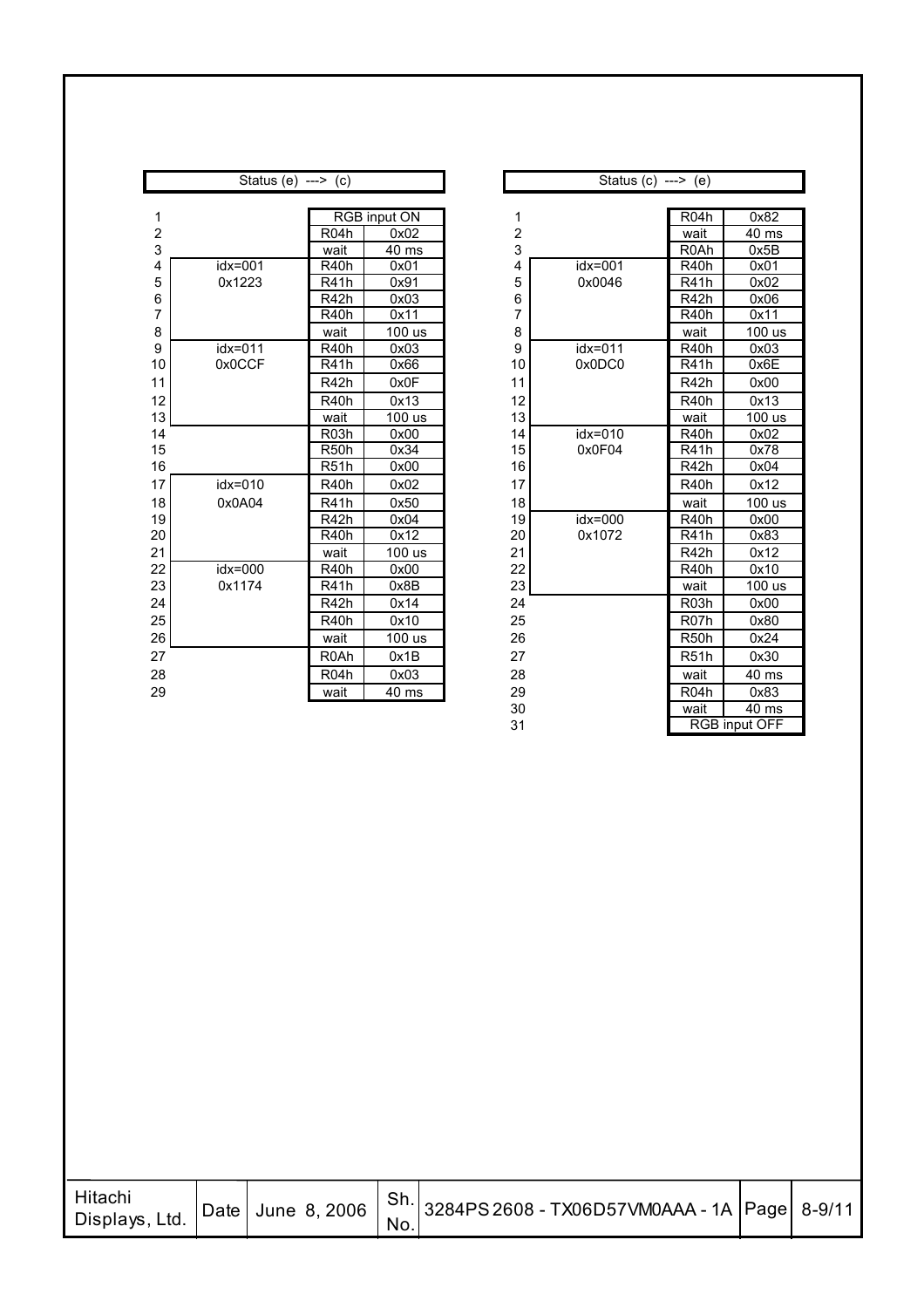|                |                   |      |                                  |                     |     | Status (a) ---> $(b)$ |          |                                               |                   |              |
|----------------|-------------------|------|----------------------------------|---------------------|-----|-----------------------|----------|-----------------------------------------------|-------------------|--------------|
| 1              |                   |      |                                  | <b>RGB</b> input ON |     |                       | 42       |                                               | R <sub>03</sub> h | 0x00         |
| 2              |                   |      | <b>R05h</b>                      | $***$               |     | Follow LCDC settings. | 43       |                                               | R <sub>09</sub> h | 0xF4         |
| 3              |                   |      | R <sub>50</sub> h                | 0x00                |     |                       | 44       |                                               | R <sub>0</sub> Ah | 0x00         |
| 4              |                   |      | R51h                             | 0x00                |     |                       | 45       |                                               | <b>R0Bh</b>       | 0x00         |
| 5              | $idx = 000$       |      | R40h                             | 0x00                |     |                       | 46       |                                               | <b>R0Ch</b>       | 0x00         |
| 6              | 0x0000            |      | R41h                             | 0x00                |     |                       | 47       |                                               | <b>RODh</b>       | 0x00         |
| 7              |                   |      | R <sub>42</sub> h                | 0x00                |     |                       | 48       |                                               | <b>R0Eh</b>       | 0x00         |
| 8              |                   |      | R40h                             | 0x10                |     |                       | 49       |                                               | R <sub>34</sub> h | 0x00         |
| 9              |                   |      | wait                             | 100 us              |     |                       | 50       |                                               | R <sub>35</sub> h | 0x00         |
| 10             | $idx = 010$       |      | R <sub>40</sub> h                | 0x02                |     |                       | 51       |                                               | <b>R36h</b>       | 0x00         |
| 11             | 0x0A04            |      | R41h                             | 0x50                |     |                       | 52       |                                               | R37h              | 0x00         |
| 12             |                   |      | R42h                             | 0x04                |     |                       | 53       |                                               | R <sub>04</sub> h | 0x01         |
| 13             |                   |      | R <sub>40</sub> h                | 0x12                |     |                       | 54       | Gamma setting                                 | R60h              | 0x74         |
| 14             |                   |      | wait                             | 100 us              |     |                       | 55       |                                               | R61h              | 0x51         |
| 15<br>16       | idx=011<br>0x0CCF |      | R <sub>40</sub> h<br><b>R41h</b> | 0x03<br>0x66        |     |                       | 56<br>57 |                                               | R62h<br>R63h      | 0x05<br>0x23 |
| 17             |                   |      | R42h                             | 0x0F                |     |                       | 58       |                                               | R64h              | 0x33         |
|                |                   |      |                                  |                     |     |                       |          |                                               |                   |              |
| 18<br>19       |                   |      | R40h                             | 0x13<br>100 us      |     |                       | 59<br>60 |                                               | R65h<br>R66h      | 0x15<br>0x03 |
| 20             | $idx = 001$       |      | wait<br>R <sub>40</sub> h        | 0x01                |     |                       | 61       |                                               | R67h              | 0x06         |
| 21             | 0x1223            |      | R41h                             | 0x91                |     |                       | 62       |                                               | R68h              | 0x00         |
| 22             |                   |      | R42h                             | 0x03                |     |                       | 63       |                                               | R69h              | 0x62         |
| 23             |                   |      | R <sub>40</sub> h                | 0x11                |     |                       | 64       |                                               | R6Ah              | 0x30         |
| 24             |                   |      | wait                             | 100 us              |     |                       | 65       |                                               | R6Bh              | 0x13         |
| 25             | $idx = 110$       |      | R40h                             | 0x06                |     |                       | 66       |                                               | R6Ch              | 0x35         |
| 26             | 0x19C0            |      | R41h                             | 0xCE                |     |                       | 67       |                                               | R6Dh              | 0x23         |
| 27             |                   |      | R42h                             | 0x00                |     |                       | 68       |                                               | R6Eh              | 0x03         |
| 28             |                   |      | R <sub>40</sub> h                | 0x16                |     |                       | 69       |                                               | R6Fh              | 0x05         |
| 29             |                   |      | wait                             | 100 us              |     |                       | 70       |                                               | R70h              | 0x00         |
| 30             |                   |      | R <sub>50</sub> h                | 0x34                |     |                       | 71       |                                               | R71h              | 0x06         |
| 31             |                   |      | <b>R51h</b>                      | 0x00                |     |                       | 72       | idx=000                                       | R40h              | 0x00         |
| 32             | $idx = 000$       |      | R40h                             | 0x00                |     |                       | 73       | 0x1174                                        | R41h              | 0x8B         |
| 33             | 0x0044            |      | R41h                             | 0x02                |     |                       | 74       |                                               | R42h              | 0x14         |
| 34             |                   |      | R42h                             | 0x04                |     |                       | 75       |                                               | R <sub>40</sub> h | 0x10         |
| 35             |                   |      | R40h                             | 0x10                |     |                       | 76       |                                               | wait              | 100 us       |
| 36             |                   |      | wait                             | $20$ ms             |     |                       | 77       |                                               | R <sub>23</sub> h | 0x36         |
| 37             | idx=000           |      | R <sub>40</sub> h                | 0x00                |     |                       | 78       |                                               | R <sub>04</sub> h | 0x03         |
| 38             | 0x0174            |      | R41h                             | 0x0B                |     |                       | 79       |                                               | wait              | <u>1 ms</u>  |
| 39             |                   |      | R <sub>42</sub> h                | 0x14                |     |                       | 80       |                                               | R <sub>06</sub> h | 0x10         |
| 40             |                   |      | R <sub>40</sub> h                | 0x10                |     |                       |          |                                               |                   |              |
| 41             |                   |      | wait                             | 20 ms               |     |                       |          |                                               |                   |              |
|                |                   |      |                                  |                     |     |                       |          |                                               |                   |              |
|                |                   |      |                                  | to Sequence No.42   |     |                       |          |                                               |                   |              |
|                |                   |      |                                  |                     |     |                       |          |                                               |                   |              |
|                |                   |      |                                  |                     |     |                       |          |                                               |                   |              |
|                |                   |      |                                  |                     |     |                       |          |                                               |                   |              |
|                |                   |      |                                  |                     |     |                       |          |                                               |                   |              |
|                |                   |      |                                  |                     |     |                       |          |                                               |                   |              |
|                |                   |      |                                  |                     |     |                       |          |                                               |                   |              |
|                |                   |      |                                  |                     |     |                       |          |                                               |                   |              |
|                |                   |      |                                  |                     |     |                       |          |                                               |                   |              |
|                |                   |      |                                  |                     |     |                       |          |                                               |                   |              |
|                |                   |      |                                  |                     |     |                       |          |                                               |                   |              |
|                |                   |      |                                  |                     |     |                       |          |                                               |                   |              |
|                |                   |      |                                  |                     |     |                       |          |                                               |                   |              |
|                |                   |      |                                  |                     |     |                       |          |                                               |                   |              |
| Hitachi        |                   |      |                                  |                     | Sh. |                       |          |                                               |                   |              |
| Displays, Ltd. |                   | Date |                                  | June 8, 2006        |     |                       |          | 3284PS 2608 - TX06D57VM0AAA - 1A Page 8-10/11 |                   |              |
|                |                   |      |                                  |                     | No. |                       |          |                                               |                   |              |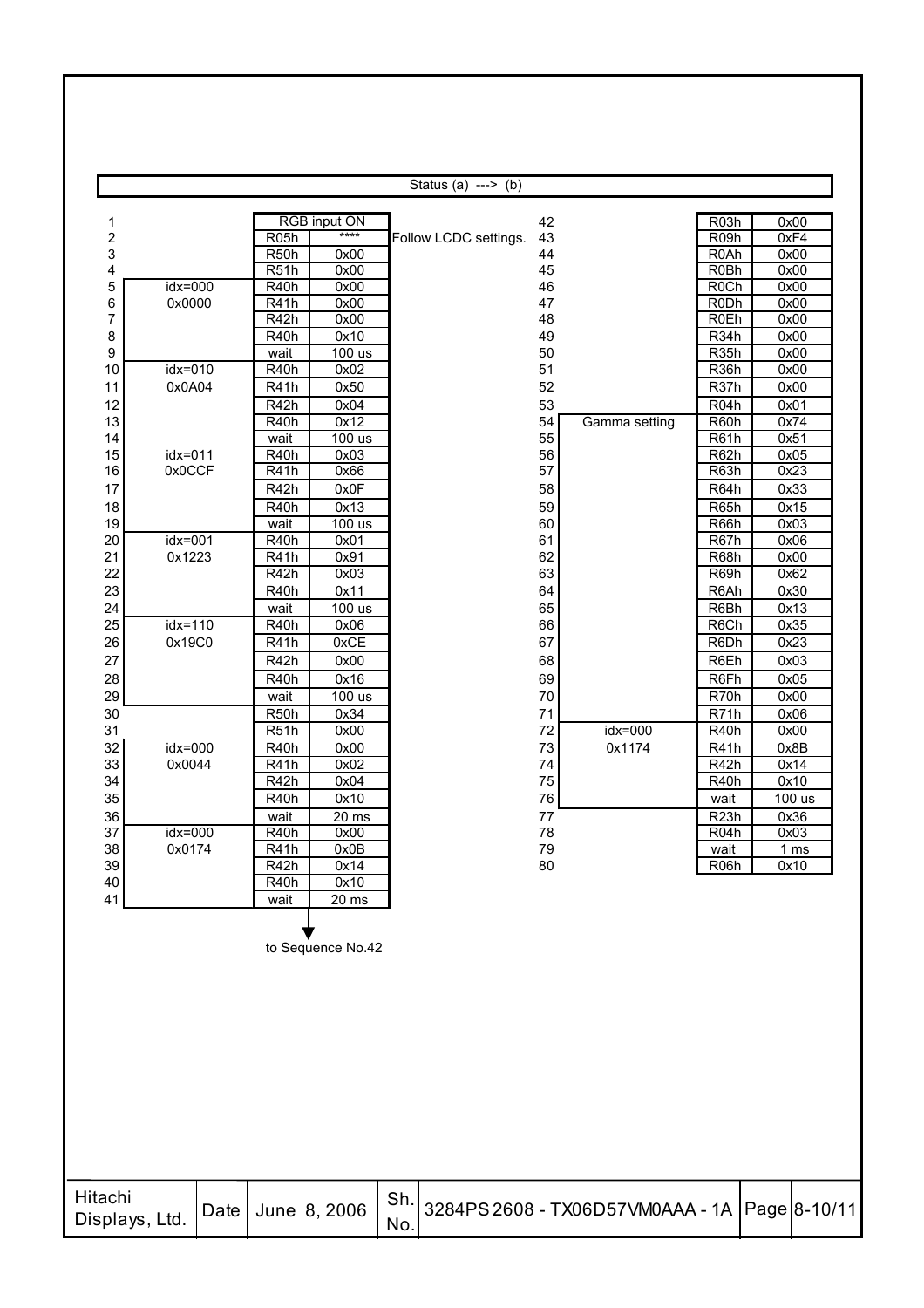|                         | Status (b) ---> (a)  |                           |                            |                         | Status $(b)$ ---> $(e)$                   |                                  |                      |
|-------------------------|----------------------|---------------------------|----------------------------|-------------------------|-------------------------------------------|----------------------------------|----------------------|
|                         |                      |                           |                            |                         |                                           |                                  |                      |
| 1                       |                      | R <sub>04</sub> h         | 0x02                       | 1                       |                                           | R <sub>04</sub> h                | 0x82                 |
| $\overline{\mathbf{c}}$ |                      | wait                      | 40 ms                      | $\overline{\mathbf{c}}$ |                                           | wait<br>R <sub>0</sub> Ah        | 40 ms                |
| 3<br>4                  |                      | R <sub>06</sub> h<br>wait | 0x00<br>$\overline{40}$ ms | 3<br>4                  | $idx = 001$                               | R <sub>40</sub> h                | 0x5B<br>0x01         |
| 5                       | idx=000              | R <sub>40</sub> h         | 0x00                       | 5                       | 0x0046                                    | R41h                             | 0x02                 |
| 6                       | 0x0174               | R41h                      | 0x0B                       | 6                       |                                           | R42h                             | 0x06                 |
| $\overline{7}$          |                      | R42h                      | 0x14                       | 7                       |                                           | R40h                             | 0x11                 |
| 8                       |                      | R40h                      | 0x10                       | 8                       |                                           | wait                             | $\overline{100}$ us  |
| 9                       |                      | wait                      | 100 us                     | 9                       | $idx = 011$                               | R <sub>40</sub> h                | 0x03                 |
| 10                      |                      | R <sub>04</sub> h         | 0x00                       | 10                      | 0x0CC0                                    | R41h                             | 0x66                 |
| 11                      |                      | R <sub>06</sub> h         | 0x00                       | 11                      |                                           | R42h                             | 0x00                 |
| 12                      |                      | R <sub>50</sub> h         | 0x00                       | 12                      |                                           | <b>R40h</b>                      | 0x13                 |
| 13                      | $idx = 000$          | R <sub>40</sub> h         | 0x00                       | 13                      |                                           | wait                             | $100$ us             |
| 14                      | 0x0010               | R41h                      | 0x00                       | 14                      | $idx = 010$                               | R40h                             | 0x02                 |
| 15                      |                      | R42h                      | 0x10                       | 15                      | 0x0F04                                    | R41h                             | 0x78                 |
| 16                      |                      | R40h                      | 0x10                       | 16                      |                                           | R42h                             | 0x04                 |
| 17                      |                      | wait                      | 10 <sub>ms</sub>           | 17                      |                                           | <b>R40h</b>                      | 0x12                 |
| 18                      | idx=000              | R <sub>40</sub> h         | 0x00                       | 18                      |                                           | wait                             | $\overline{1}00$ us  |
| 19                      | 0x0000               | R41h                      | 0x00                       | 19                      | idx=000                                   | R <sub>40</sub> h                | 0x00                 |
| 20                      |                      | R42h                      | 0x00                       | 20                      | 0x1072                                    | R41h                             | 0x83                 |
| 21                      |                      | R <sub>40</sub> h         | 0x10                       | 21                      |                                           | R42h                             | 0x12                 |
| 22                      |                      | wait                      | 10 <sub>ms</sub>           | 22                      |                                           | $\overline{R40h}$                | 0x10                 |
| 23                      |                      |                           | <b>RGB</b> input OFF       | 23                      |                                           | wait                             | $\overline{1}00$ us  |
|                         |                      |                           |                            | 24                      |                                           | R <sub>03</sub> h                | 0x00                 |
|                         |                      |                           |                            | 25                      |                                           | R <sub>07</sub> h                | 0x80                 |
|                         | Status (e) $---$ (b) |                           |                            | 26                      |                                           | R <sub>50</sub> h                | 0x24                 |
| 1                       |                      |                           | <b>RGB</b> input ON        | 27<br>28                | OSD area 1 Line setting                   | <b>R51h</b><br>R <sub>0</sub> Bh | 0x30<br>0x00         |
| 2                       |                      | R <sub>04</sub> h         |                            | 29                      |                                           | <b>R0Ch</b>                      |                      |
| 3                       |                      | wait                      | 0x02<br>$\overline{40}$ ms | 30                      | Start line (1)<br>OSD area 2 Line setting | R <sub>0</sub> Dh                | 0x00<br>0x11         |
| 4                       | idx=001              | R <sub>40</sub> h         | 0x01                       | 31                      | Start line (279)                          | R <sub>0</sub> Eh                | 0x06                 |
| 5                       | 0x1223               | <b>R41h</b>               | 0x91                       | 32                      |                                           | <b>R30h</b>                      | 0x00                 |
| 6                       |                      | R42h                      | 0x03                       | 33                      |                                           | <b>R31h</b>                      | 0xEF                 |
| $\overline{7}$          |                      | R <sub>40</sub> h         | 0x11                       | 34                      |                                           | R <sub>32</sub> h                | 0x00                 |
| 8                       |                      | wait                      | 100 us                     | 35                      |                                           | R <sub>33</sub> h                | 0x5F                 |
| 9                       | $idx = 011$          | R40h                      | 0x03                       | 36                      | OSD area 1 RAM setting                    | R <sub>34</sub> h                | 0x00                 |
| 10                      | 0x0CCF               | <b>R41h</b>               | 0x66                       | 37                      | 54 lines from 00h to 35h                  | <b>R35h</b>                      | 0x35                 |
| 11                      |                      | R <sub>42</sub> h         | 0x0F                       | 38                      | OSD area 2 RAM setting                    | R <sub>36</sub> h                | 0x36                 |
| 12                      |                      | R <sub>40</sub> h         | 0x13                       | 39                      | 42 lines from 36h to 5Fh                  | R <sub>37</sub> h                | 0x5F                 |
| 13                      |                      | wait                      | 100 us                     | 40                      | Serial I/F writing                        | R <sub>20</sub> h                | 0x00                 |
| 14                      |                      | R <sub>03</sub> h         | 0x00                       | 41                      |                                           | R21h                             | 0x00                 |
| 15                      |                      | R <sub>50</sub> h         | 0x34                       | 42                      |                                           | R <sub>23</sub> h                | 0x36                 |
|                         |                      | R <sub>51</sub> h         | 0x00                       | 43                      |                                           | R <sub>22</sub> h                |                      |
| 16                      |                      |                           |                            |                         |                                           |                                  | Image write (240x9   |
| 17                      | idx=000              | R <sub>40</sub> h         | 0x00                       | 44                      |                                           |                                  |                      |
| 18                      | 0x1174               | R41h                      | 0x8B                       | 45                      |                                           | R <sub>04</sub> h                | 0x83                 |
| 19                      |                      | R42h                      | 0x14                       | 46                      |                                           | wait                             | 40 ms                |
| 20                      |                      | <b>R40h</b>               | 0x10                       | 47                      |                                           |                                  | <b>RGB input OFF</b> |
| 21                      |                      | wait                      | <u>100 us</u>              |                         |                                           |                                  |                      |
| 22                      | idx=010              | <b>R40h</b>               | 0x02                       |                         |                                           |                                  |                      |
| 23                      | 0x0A04               | <b>R41h</b>               | 0x50<br>0x04               |                         |                                           |                                  |                      |
| 24<br>25                |                      | R42h<br>R40h              | 0x12                       |                         |                                           |                                  |                      |
| 26                      |                      | wait                      | 100 us                     |                         |                                           |                                  |                      |
| 27                      |                      | R <sub>0</sub> Ah         | 0x00                       |                         |                                           |                                  |                      |
| 28<br>29                |                      | R <sub>04</sub> h<br>wait | 0x03<br>40 ms              |                         |                                           |                                  |                      |

|               | Status (b) $---$ (a) |                   |                      |             | Status (b) $---$ (e)     |                   |                      |
|---------------|----------------------|-------------------|----------------------|-------------|--------------------------|-------------------|----------------------|
|               |                      |                   |                      |             |                          |                   |                      |
| 1             |                      | R <sub>04</sub> h | 0x02                 | 1           |                          | R <sub>04</sub> h | 0x82                 |
| 2             |                      | wait              | 40 ms                | $\mathbf 2$ |                          | wait              | 40 ms                |
| 3             |                      | R <sub>06</sub> h | 0x00                 | 3           |                          | R <sub>0</sub> Ah | 0x5B                 |
| 4             |                      | wait              | $\overline{40}$ ms   | 4           | idx=001                  | R40h              | 0x01                 |
| 5             | idx=000              | R40h              | 0x00                 | 5           | 0x0046                   | R41h              | 0x02                 |
| 6             | 0x0174               | R41h              | 0x0B                 | 6           |                          | R42h              | 0x06                 |
| 7             |                      | R42h              | 0x14                 | 7           |                          | R40h              | 0x11                 |
| 8             |                      | R40h              | 0x10                 | 8           |                          | wait              | 100 us               |
| 9             |                      | wait              | 100 us               | 9           | idx=011                  | R <sub>40</sub> h | 0x03                 |
| 10            |                      | R <sub>04</sub> h | 0x00                 | 10          | 0x0CC0                   | <b>R41h</b>       | 0x66                 |
| 11            |                      | R <sub>06</sub> h | 0x00                 | 11          |                          | R <sub>42</sub> h | 0x00                 |
| 12            |                      | R50h              | 0x00                 | 12          |                          | <b>R40h</b>       | 0x13                 |
| 13            | idx=000              | R <sub>40</sub> h | 0x00                 | 13          |                          | wait              | 100 us               |
| 14            | 0x0010               | R41h              | 0x00                 | 14          | idx=010                  | <b>R40h</b>       | 0x02                 |
| 15            |                      | R42h              | 0x10                 | 15          | 0x0F04                   | R41h              | 0x78                 |
| 16            |                      | R40h              | 0x10                 | 16          |                          | R42h              | 0x04                 |
| 17            |                      | wait              | 10 <sub>ms</sub>     | 17          |                          | R <sub>40</sub> h | 0x12                 |
| 18            | idx=000              | R <sub>40</sub> h | 0x00                 | 18          |                          | wait              | 100 us               |
| 19            | 0x0000               | <b>R41h</b>       | 0x00                 | 19          | idx=000                  | R <sub>40</sub> h | 0x00                 |
| 20            |                      | R42h              | 0x00                 | 20          | 0x1072                   | R41h              | 0x83                 |
| $^{21}$       |                      | R40h              | 0x10                 | 21          |                          | R42h              | 0x12                 |
| $\frac{2}{2}$ |                      | wait              | 10 <sub>ms</sub>     | 22          |                          | R <sub>40</sub> h | 0x10                 |
| 23            |                      |                   | <b>RGB input OFF</b> | 23          |                          | wait              | 100 us               |
|               |                      |                   |                      | 24          |                          | R <sub>03</sub> h | 0x00                 |
|               |                      |                   |                      | 25          |                          | R <sub>07</sub> h | 0x80                 |
|               | Status (e) ---> (b)  |                   |                      | 26          |                          | R <sub>50</sub> h | 0x24                 |
|               |                      |                   |                      | 27          |                          | R <sub>51</sub> h | 0x30                 |
| 1             |                      |                   | <b>RGB</b> input ON  | 28          | OSD area 1 Line setting  | R0Bh              | 0x00                 |
| 2             |                      | R <sub>04</sub> h | 0x02                 | 29          | Start line (1)           | R <sub>0</sub> Ch | 0x00                 |
| 3             |                      | wait              | 40 ms                | 30          | OSD area 2 Line setting  | <b>R0Dh</b>       | 0x11                 |
| 4             | idx=001              | R40h              | 0x01                 | 31          | Start line (279)         | R <sub>0</sub> Eh | 0x06                 |
| 5             | 0x1223               | <b>R41h</b>       | 0x91                 | 32          |                          | R <sub>30</sub> h | 0x00                 |
| 6             |                      | R42h              | 0x03                 | 33          |                          | <b>R31h</b>       | 0xEF                 |
| 7             |                      | R40h              | 0x11                 | 34          |                          | R <sub>32</sub> h | 0x00                 |
| 8             |                      | wait              | 100 us               | 35          |                          | R <sub>33</sub> h | 0x5F                 |
| 9             | idx=011              | <b>R40h</b>       | 0x03                 | 36          | OSD area 1 RAM setting   | R <sub>34</sub> h | 0x00                 |
| 10            | 0x0CCF               | R41h              | 0x66                 | 37          | 54 lines from 00h to 35h | R <sub>35</sub> h | 0x35                 |
| 11            |                      | R42h              | 0x0F                 | 38          | OSD area 2 RAM setting   | R <sub>36</sub> h | 0x36                 |
| 12            |                      | R <sub>40</sub> h | 0x13                 | 39          | 42 lines from 36h to 5Fh | R37h              | 0x5F                 |
| 13            |                      | wait              | 100 us               | 40          | Serial I/F writing       | R <sub>20</sub> h | 0x00                 |
| 14            |                      | R <sub>03</sub> h | 0x00                 | 41          |                          | R21h              | 0x00                 |
| 15            |                      | R <sub>50</sub> h | 0x34                 | 42          |                          | R <sub>23</sub> h | 0x36                 |
| 16            |                      | R51h              | 0x00                 | 43          |                          | R <sub>22</sub> h |                      |
| 17            | idx=000              | R <sub>40</sub> h | 0x00                 | 44          |                          |                   | Image write (240x96) |
| 18            | 0x1174               | R41h              | 0x8B                 | 45          |                          | R <sub>04</sub> h | 0x83                 |
| 19            |                      | R42h              | 0x14                 | 46          |                          | wait              | 40 ms                |
| 20            |                      | R <sub>40</sub> h | 0x10                 | 47          |                          |                   | <b>RGB</b> input OFF |
| ٦4            |                      | ة: د،             | 100.                 |             |                          |                   |                      |

| Hitachi<br>Displays,<br>Ltd. |  |  | <b>Ch</b><br>No. | Date June 8, 2006   Sn. 3284PS 2608 - TX06D57VM0AAA - 1A Page 8-11/11 |  |  |
|------------------------------|--|--|------------------|-----------------------------------------------------------------------|--|--|
|------------------------------|--|--|------------------|-----------------------------------------------------------------------|--|--|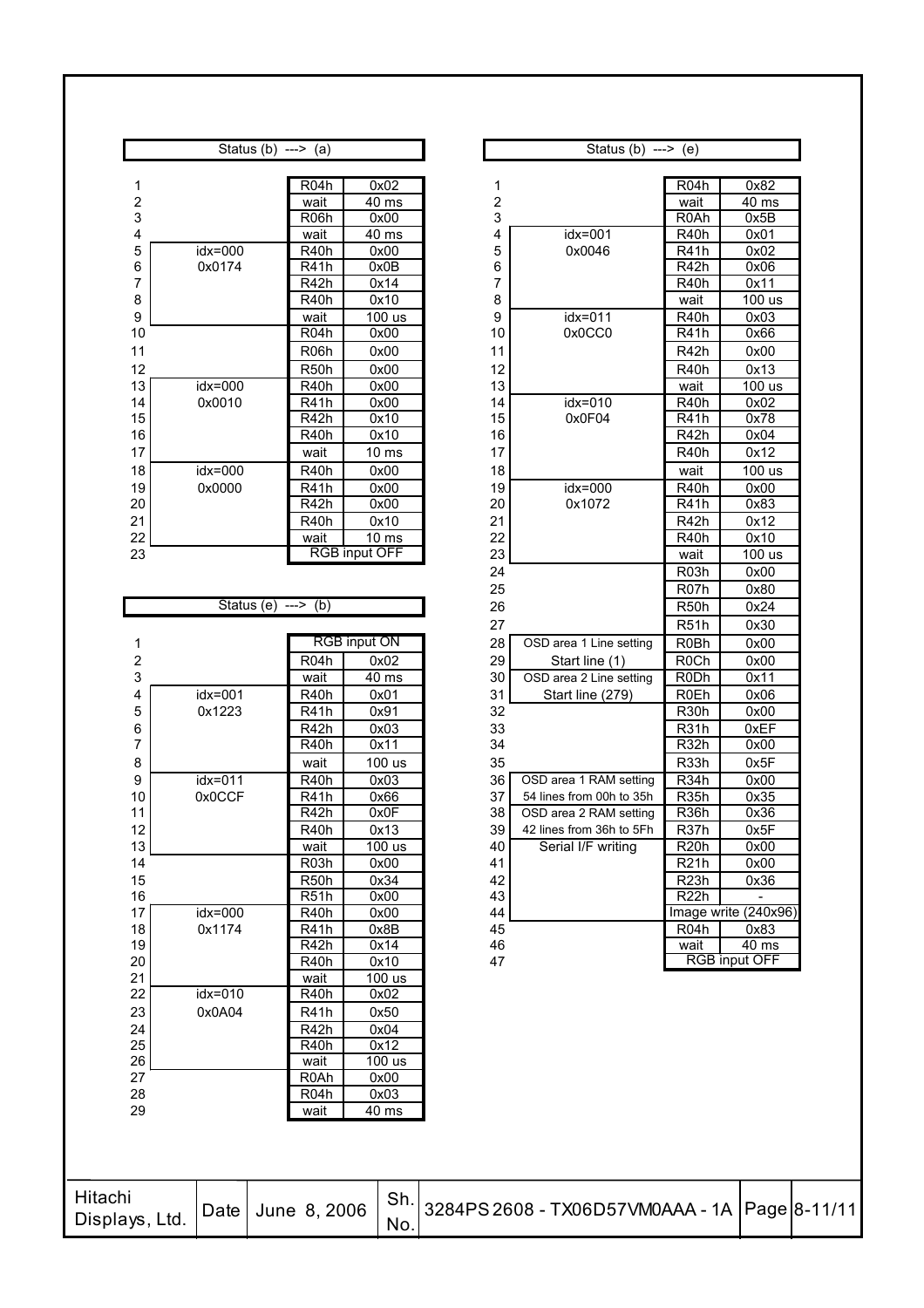# 9. DIMENSIONAL OUTLINE

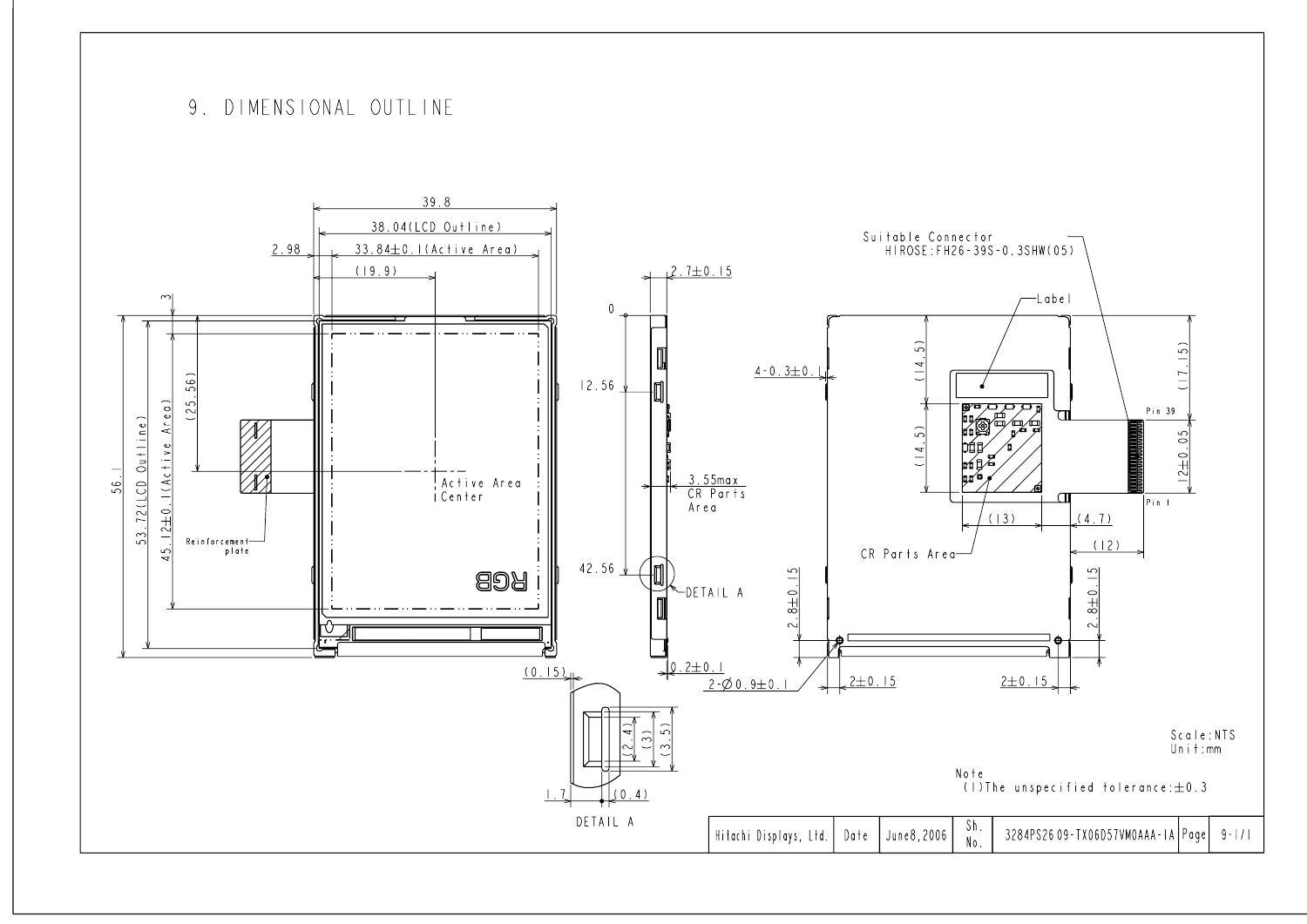#### 10. VISUAL INSPECTION

#### 10.1 INSPECTION CONDITION

- (1) Ambient illumination
- (2) Distance betw een inspector's eyes and LCD Module : Approximately 30 [cm] : 1000 - 1500 [lx]
	- (3) View ing angle

:  $\leq 30^\circ$ 

 (4) Refer to the Measurement Conditions described in Item 6.1 for the conditions other than specified here.



#### 10.2 DEFINITION OF ZONE

The visual inspection zones of LCD Module is divided into three as follow s.

A zone : Active Area (For dimensions, see Item 9, DIMENSIONAL OUTLINE.)

B zone : View ing Area but Active Area (For dimensions, see Item 9, DIMENSIONAL OUTLINE.)

C zone : Whole LCD Module except the View ing Area (Including FPC and frame)

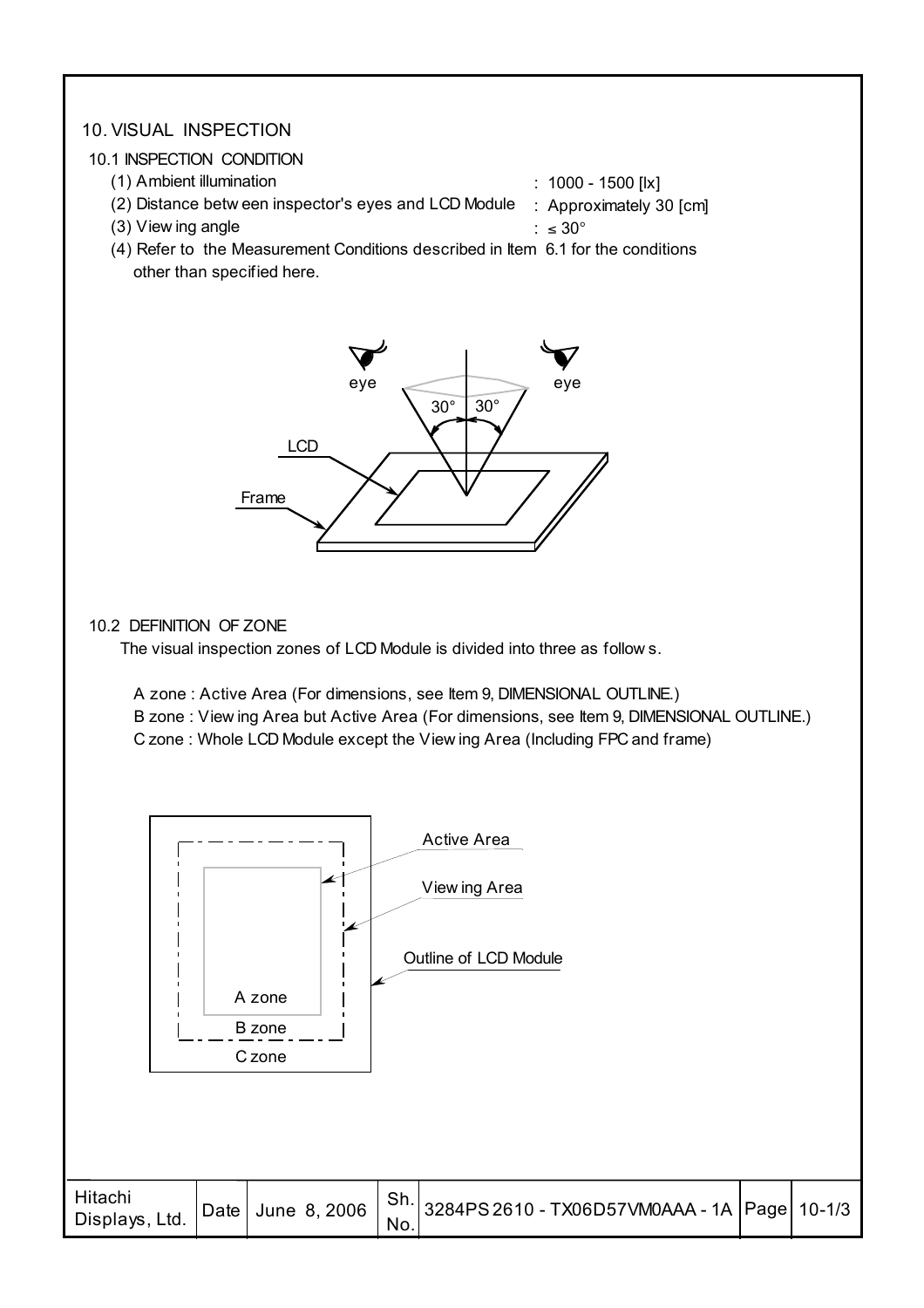| No.            |                              | Item                |                    |               | Maximum Acceptable<br>Number      | Unit                     | Applied<br>Zone | <b>Back</b><br>LCD<br>module light | <b>Note</b>              |  |  |  |  |
|----------------|------------------------------|---------------------|--------------------|---------------|-----------------------------------|--------------------------|-----------------|------------------------------------|--------------------------|--|--|--|--|
|                | Dot Defect                   | Bright dot          |                    | 1 dot         | $\mathbf 0$                       | pc                       |                 |                                    |                          |  |  |  |  |
|                |                              |                     |                    | Adjacent dots | $\mathbf 0$                       | set                      |                 |                                    | (1), (2),                |  |  |  |  |
| 1              |                              | Dark dot            |                    | 1 dot         | $\overline{2}$                    | pc                       | A               | On                                 | (3), (4),                |  |  |  |  |
|                |                              |                     |                    | Adjacent dots | $\mathbf 0$                       | set                      |                 |                                    | (8)                      |  |  |  |  |
|                |                              | <b>Total Number</b> |                    |               | $\overline{2}$                    | pc                       |                 |                                    |                          |  |  |  |  |
| $\overline{2}$ | Line Defect                  |                     |                    |               | $\boldsymbol{0}$                  | $\overline{\phantom{a}}$ | A               | On                                 | $\overline{\phantom{a}}$ |  |  |  |  |
| 3              | Uneven Brightness (Linear)   |                     |                    |               | Serious one is                    |                          | A               | On                                 | (6)                      |  |  |  |  |
| 4              | Uneven Brightness (Circular) |                     |                    |               | not allow ed.                     |                          |                 |                                    |                          |  |  |  |  |
|                | Foreign Particles,           | $W \le 0.01$        |                    | L: Ignored    | Ignored                           |                          |                 |                                    |                          |  |  |  |  |
|                | Stain                        | $0.01 < W \le 0.05$ |                    | $L \leq 2.0$  | $\overline{2}$                    |                          |                 |                                    |                          |  |  |  |  |
| 5              | (Linear) [mm]                |                     |                    | L > 2.0       | $\mathbf 0$                       | pc                       | A, B            | On                                 | (5), (6),<br>(7), (8)    |  |  |  |  |
|                | W: Width<br>L: Length        | 0.05 < W            |                    |               | Refer to No.6.<br>(Judge with D.) |                          |                 |                                    |                          |  |  |  |  |
|                | Foreign Particles,           |                     | $D \le 0.1$        |               | Ignored                           |                          |                 |                                    |                          |  |  |  |  |
|                | Stain                        |                     | $0.1 < D \le 0.15$ |               | 3                                 |                          |                 |                                    | $(5)$ , $(6)$ ,          |  |  |  |  |
| 6              | (Circular) [mm]              |                     | $0.15 < D \le 0.2$ |               | $\overline{2}$                    | pc                       | A, B            | On                                 | (7), (8)                 |  |  |  |  |
|                | D: Average diameter          |                     | 0.2 < D            |               | $\mathbf 0$                       |                          |                 |                                    |                          |  |  |  |  |
|                | Scratch of Polarizer         | W≤0.015             |                    | L: Ignored    | Ignored                           |                          |                 |                                    |                          |  |  |  |  |
| $\overline{7}$ | (Linear) [mm]                | 0.015 < W           |                    | $L \le 5$     | $\overline{2}$                    | pc                       | A, B            | Off                                | $(5)$ , $(6)$ ,          |  |  |  |  |
|                | W: Width, L: Length          | ≤ $0.04$            |                    | L > 5         | $\mathbf 0$                       |                          |                 |                                    | (7)                      |  |  |  |  |
|                | Scratch of Polarizer         |                     | $D \le 0.2$        |               | Ignored                           |                          |                 |                                    |                          |  |  |  |  |
| 8              | (Circular) [mm]              |                     | $D \le 0.4$        |               | 2                                 | pc                       | $\mid$ A, B     | Off                                | (5), (6),<br>(7)         |  |  |  |  |
|                | D: Average diameter          |                     | 0.4 < D            |               | $\mathbf 0$                       |                          |                 |                                    |                          |  |  |  |  |
|                |                              |                     | $D \le 0.15$       |               | Ignored                           |                          |                 |                                    |                          |  |  |  |  |
| 9              | <b>Polarizer Bubble</b>      |                     | $0.15 < D \le 0.2$ |               | $\overline{2}$                    |                          |                 | Off                                | $(5)$ , $(6)$ ,          |  |  |  |  |
|                | [mm]<br>D: Average diameter  |                     | $0.2 < D \le 0.4$  |               | 1                                 | pc                       | A, B            |                                    | (7)                      |  |  |  |  |
|                |                              |                     | 0.4 < D            |               | $\pmb{0}$                         |                          |                 |                                    |                          |  |  |  |  |
|                | 10 Scratch, Dent in Frame    |                     |                    |               | Serious one is                    | Ξ.                       | $\mathbf C$     | Off                                | (6)                      |  |  |  |  |
|                | 11 Scratch of FPC            |                     |                    |               | not allow ed.                     | $\overline{\phantom{0}}$ | $\mathsf C$     | Off                                | (6)                      |  |  |  |  |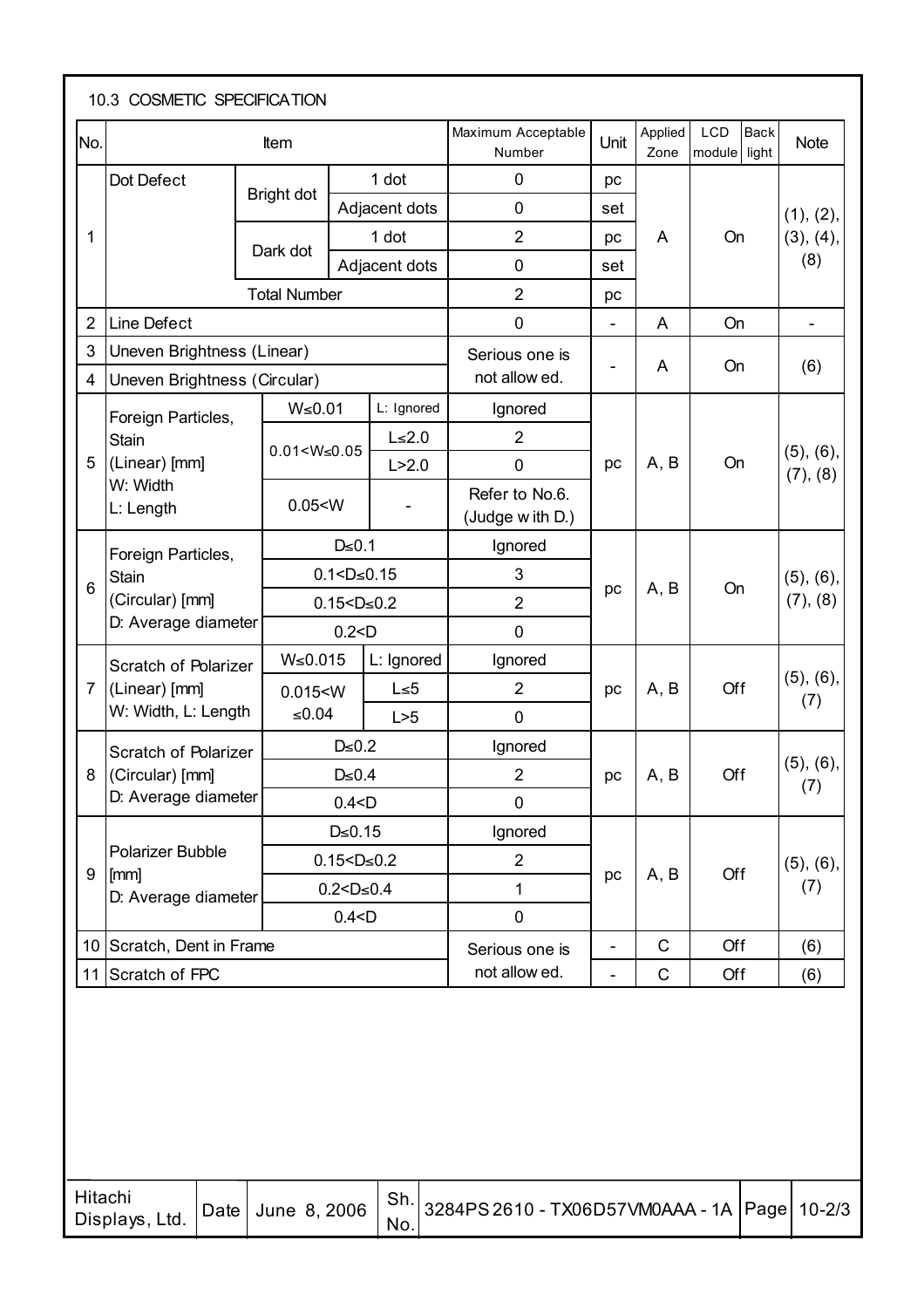Notes (1) A defect w hose area is more than 50% of the dot is regarded as a Dot Defect.

- (2) A dot w hose brightness at all black screen is more than 30% of a normal w hite dot is defined as a Bright Dot Defect.
- (3) A defect w hose brightness in all w hite screen is less than 60% of a normal w hite dot is defined as a Dark Dot Defect.
- Defective dots w hich are not adjacent are taken as a single Dot Defect each. (4)
- (5) Something w hich can be easily w iped off is disregarded as a defect.
- (6) In case a problem arises, both parties should discuss needed items such as limit samples.
- $(7)$  Definitions for D, W and L are as follows.



Definitions of W and L



(8) Distance betw een tw o deffective dots is 10 mm minimum.

| Hitachi<br>Displays, Ltd. |  |  | $'$ No. | $\vert$ Date $\vert$ June 8, 2006 $\vert$ Sh. $\vert$ 3284PS 2610 - TX06D57VM0AAA - 1A $\vert$ Page $\vert$ 10-3/3 |  |  |
|---------------------------|--|--|---------|--------------------------------------------------------------------------------------------------------------------|--|--|
|---------------------------|--|--|---------|--------------------------------------------------------------------------------------------------------------------|--|--|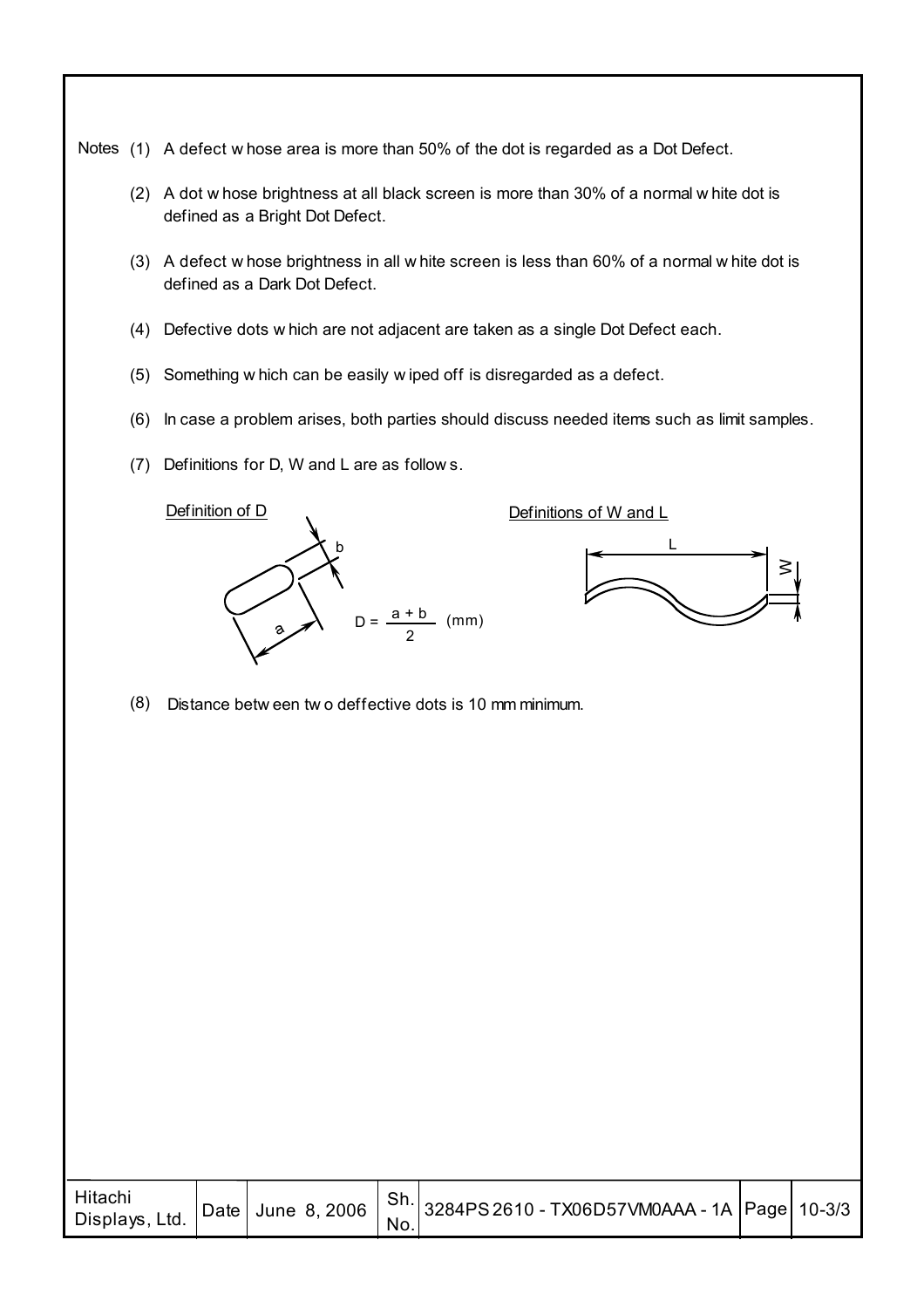## 11. PRECAUTIONS IN DESIGN

#### 11. 1 GENERAL ATTENTION

- The LCD module covered by this specification is designed as the display for mobile phone. (1) When it is used for other purposes, we do not guarantee these specifications at all about the contents including quality and safety. Moreover, this module has not been particularly developed as an object for equipment in connection w ith a human life such as medical apparatus of life support relation.
- Never attempt to disassemble this LCD module. There is danger such as a burn, an electric (2) shock, and an injury. Moreover, w hen module is disassembled, w e do not guarantee these specifications including quality and safety.

#### 11.2 PRECAUTIONS AGAINST ELECTROSTATIC DISCHARGE

As this module contains C-MOS LSIs, it is not strong against electrostatic discharge. Make certain that the operator is grounded w ith suitable gear such as a w rist band. Pay attention not to touch terminal pins directly.

#### 11.3 HANDLING PRECAUTIONS

- (1) Do not leave the LCD module in a humid environment for a long time. When the ambient temperature is over 35 degrees C in storage, please avoid high humidity. The polarizer can be deteriorated in high temperatures and high humidity. Moreover, it is also the cause of bubble and peeling of polarizer. Please store/operate the LCD module w ithin the specified temperatures and normal humidity.
- (2) Since the polarizer tends to be easily scratched, the LCD module should be handled with full care so as not to get them touched, pushed or rubbed by a piece of glass, tw eezers and anything else w hich is harder than a pencil lead 3H.
- Maximum pressure to the surface must be 1.96 Pa. If the area to be given pressure is less than (3) 1 cm2, the pressure must be 1.96 N or less.
- (4) As the adhesives used for adhering upper and low er polarizers is an organic matter, it can be deteriorated by chemical reaction w ith such chemicals as acetone, toluene, ethanol and isopropyl alcohol. The follow ing solvent is recommended for use: Normal hexane. Please contact us w hen it is necessary for you to use other chemicals than the above.
- Lightly wipe a dirty surface w ith a clean soft material such as a cotton sw ab and a cloth for (5) glasses, dampened w ith recommended chemicals w ithout scrubbing it hardly. Alw ays w ipe the surface horizontally or vertically. Never give a w ipe in a circle. To prevent the display surface from damage and to keep the appearance in good state, it is sufficient, in general, to w ipe it w ith a cotton sw ab.
- (6) If spittle or a w ater drop comes in contact w ith the display area, immediately wipe it off. They can damage the display in some w ay including deformation and faded color.

| Hitachi<br>Displays, Ltd. |  |  | No. | Date June 8, 2006 $\binom{Sh}{1}$ 3284PS 2611 - TX06D57VM0AAA - 1A Page 11-1/3 |  |  |
|---------------------------|--|--|-----|--------------------------------------------------------------------------------|--|--|
|---------------------------|--|--|-----|--------------------------------------------------------------------------------|--|--|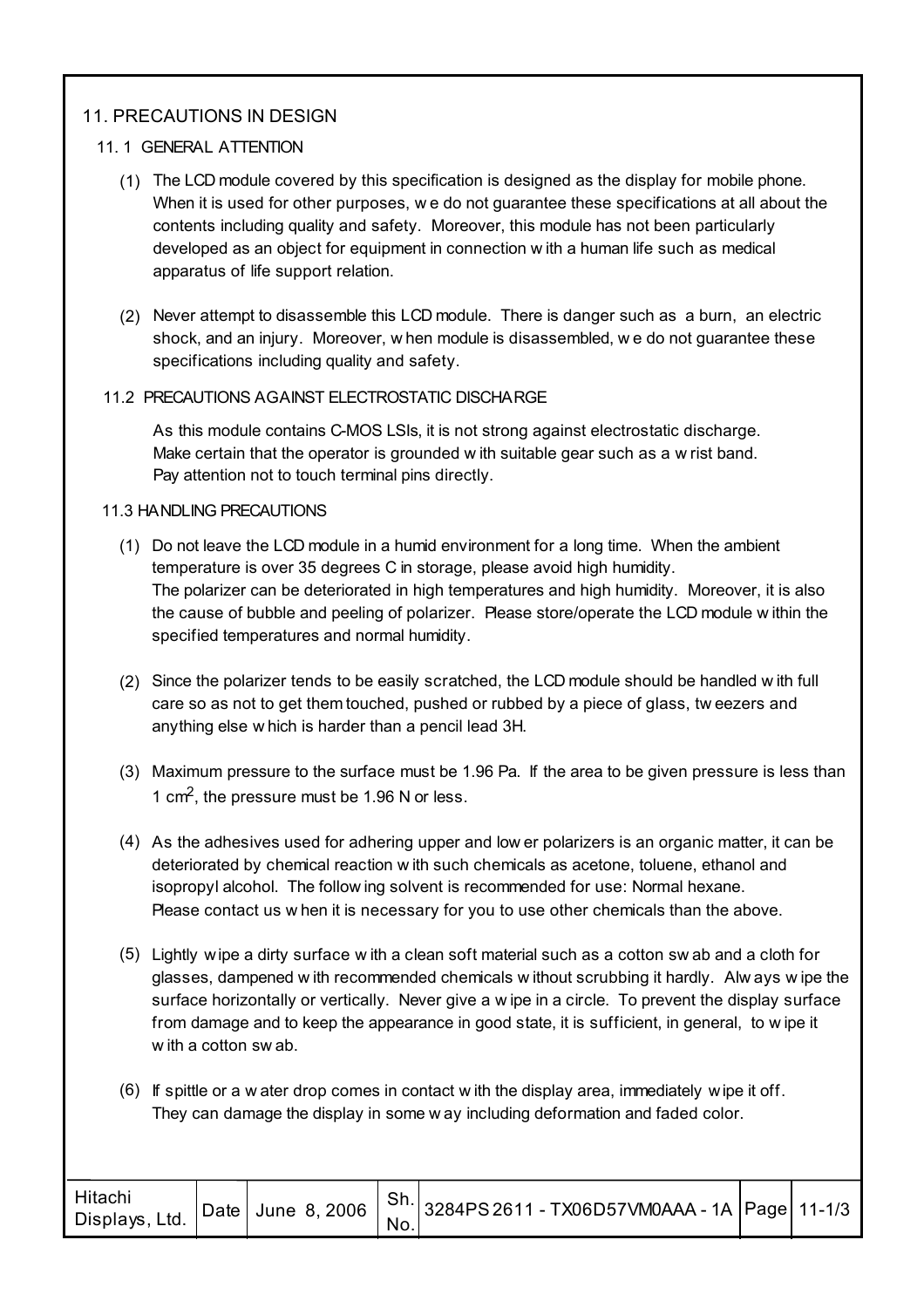- Condensation on the LCD module may cause a damage, stain or dirt to the polarizer. (7) When you need to take out the LCD module from some place at low temperature for test, etc., it is required to let them stand at room temperature before taking them out.
- Touching the display area or the terminal pins with bare hands or contaminating them is (8) prohibited because the stain on the display area and poor insulation betw een terminals are often caused by being touched w ith bare hands. (Some cosmetics are detrimental to polarizers.)
- As the display is made of glass, it is possible to be broken by a shock, especially its periphery (9) can be easily cracked or chipped in handling. Please handle it w ith care and prevent it from being dropped.
- (10) Never bend nor scratch the interface part. Those actions can cause poor contacting.
- (11) Since the top and bottom areas of bent FPC tend to be easily damaged, be fully careful not to push or hold those areas.
- (12) Please do not apply local stress to the LCD module's back side. It has potential to add a scratch to the backlight guide, or to become a non-uniformity issue. Pay extra attention to the interface connector portion at the time of connector insertion.

#### 11.4 OPERATION PRECAUTIONS

- (1) Spike noise can cause malfunction of the circuit. Recommended condition of spike noise level is as follow s:  $Vec = \pm 200$  mV (over and under shoot voltage).
- (2) Response time depends on a temperature. (At a low er temperature, it becomes longer.) And also brightness and color vary depending on a temperature.
- (3) Be careful for condensation at a sudden temperature change. Condensation can make damage to polarizers or electrical contacts. And after fading condensation, smear or a spot may occur.
- (4) When a fixed pattern is displayed at long times, afterimage is likely to occur.
- (5) As the LCD module has a high frequency circuit, take sufficient measures against electromagnetic noise, such as shielding your system.
- (6) Do not connect nor disconnect the module to or from main system w ith pow er applied.
- (7) Strong light exposure may cause malfunction of the driver.

| Hitachi<br>Displays, Ltd. |  |  | No. | Date June 8, 2006 $\left  \begin{array}{c} \text{Sh.} \\ \text{S1} \end{array} \right $ 3284PS 2611 - TX06D57VM0AAA - 1A Page 11-2/3 |  |  |
|---------------------------|--|--|-----|--------------------------------------------------------------------------------------------------------------------------------------|--|--|
|---------------------------|--|--|-----|--------------------------------------------------------------------------------------------------------------------------------------|--|--|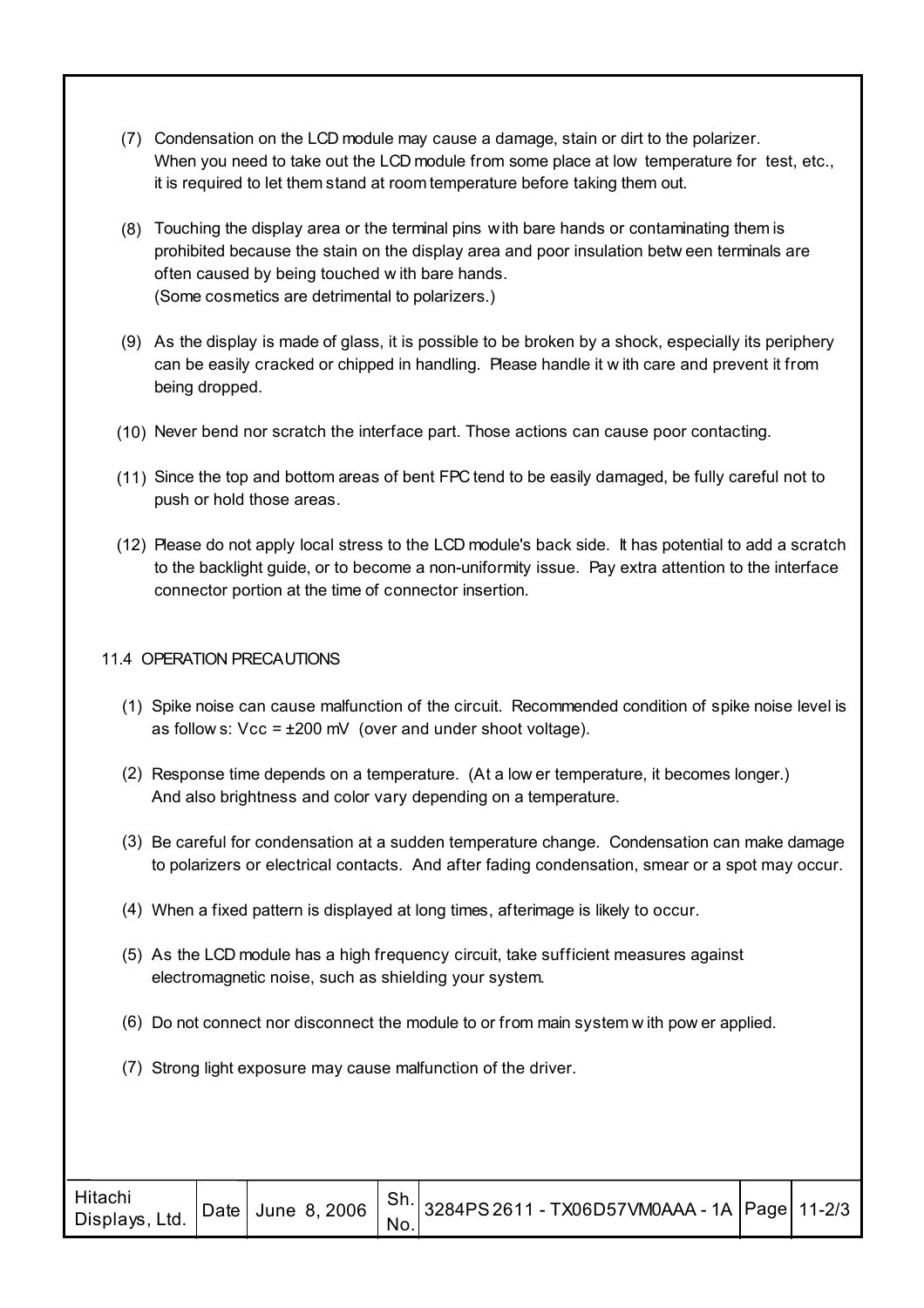#### 11.5 STORAGE

When storing the LCD modules as spare parts for a long time, the follow ing precautions are necessary.

- (1) Store the LCD modules in a dark place; do not expose them to sunlight or fluorescent light. Keep the temperature betw een 10 and 30 degrees C, and the humidity from 55% to 75%.
- (2) The polarizer surface should not come in contact w ith any other object. It is recommended that the LCD modules are stored in the container in w hich they were shipped.

#### 11.6 SAFETY

This LCD module is a glass product. When it got damaged, be sure to w ear a pair of protective gloves to deal it. Moreover, w hen any liquid leaked out of a damaged glass cell comes in contact w ith your skin, immediately wash it off w ell w ith soap and w ater.

#### 11.7 MECHANICAL DESIGN

- The design of the mobile phone case for this LCD module should be w ell studied so that any (1) shock w ill not be added to the LCD module. When the case is dropped and the shock is not enough absorbed by the case, the LCD module may be broken.
- (2) To prevent foreign substances from entering, please apply a piece of polyurethane foam cushion, such as PORON, around the LCD. Providing a cushion material such as PORON in the case w ill help LCD driver get less shock.

#### 11.8 ENVIRONMENTAL PROTECTION

- (1) Abide by the national law, legislation and local regulation w hen disposing of this LCD module.
- (2) This LCD module complies w ith RoHS Directive.

| Hitachi<br>Displays, Ltd. |  |  | No. | $\vert$ Date $\vert$ June 8, 2006 $\vert$ Sh. 3284PS 2611 - TX06D57VM0AAA - 1A $\vert$ Page 11-3/3 |  |  |
|---------------------------|--|--|-----|----------------------------------------------------------------------------------------------------|--|--|
|---------------------------|--|--|-----|----------------------------------------------------------------------------------------------------|--|--|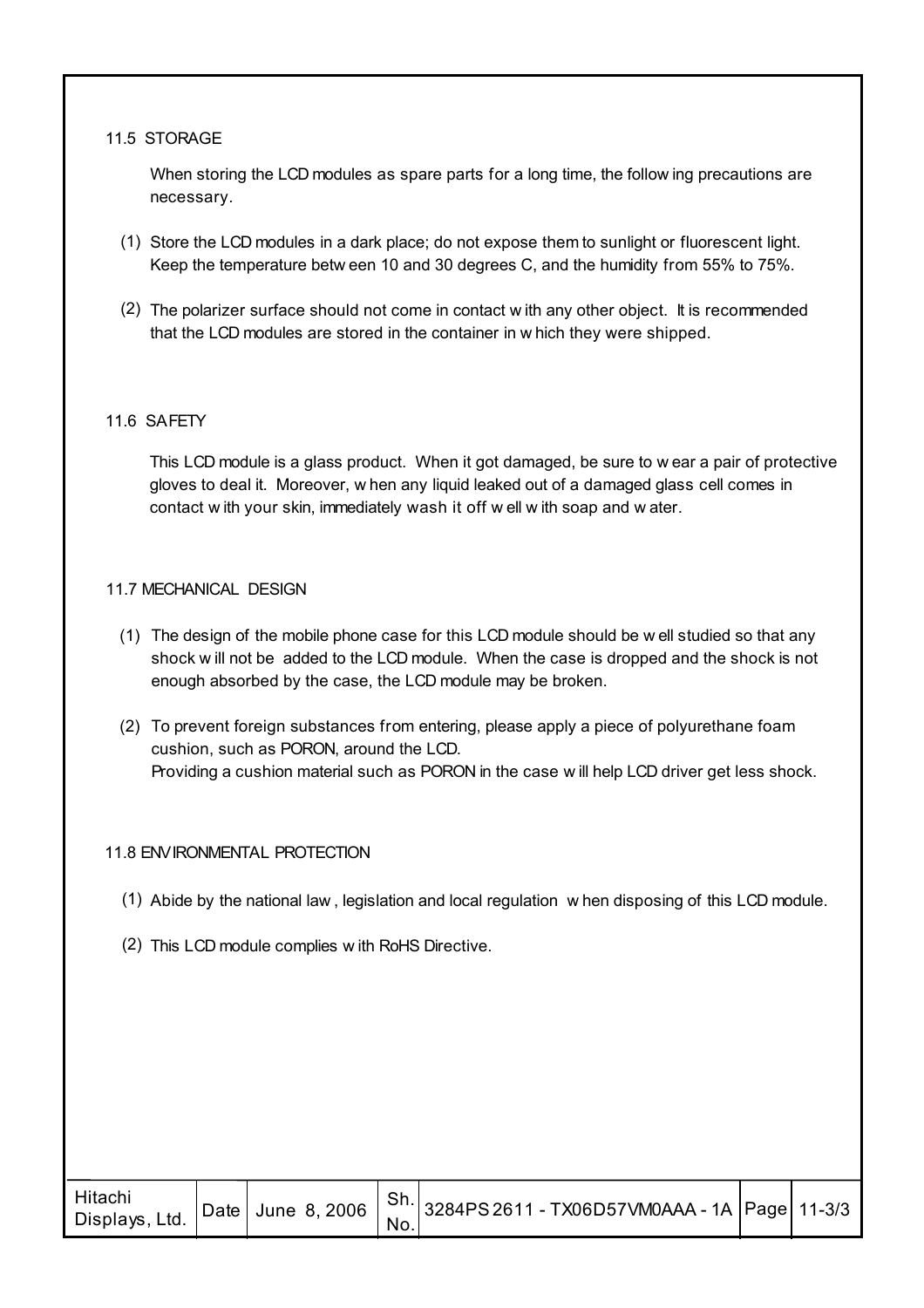#### 12. DESIGNATION OF LOT MARK

#### LOT MARK

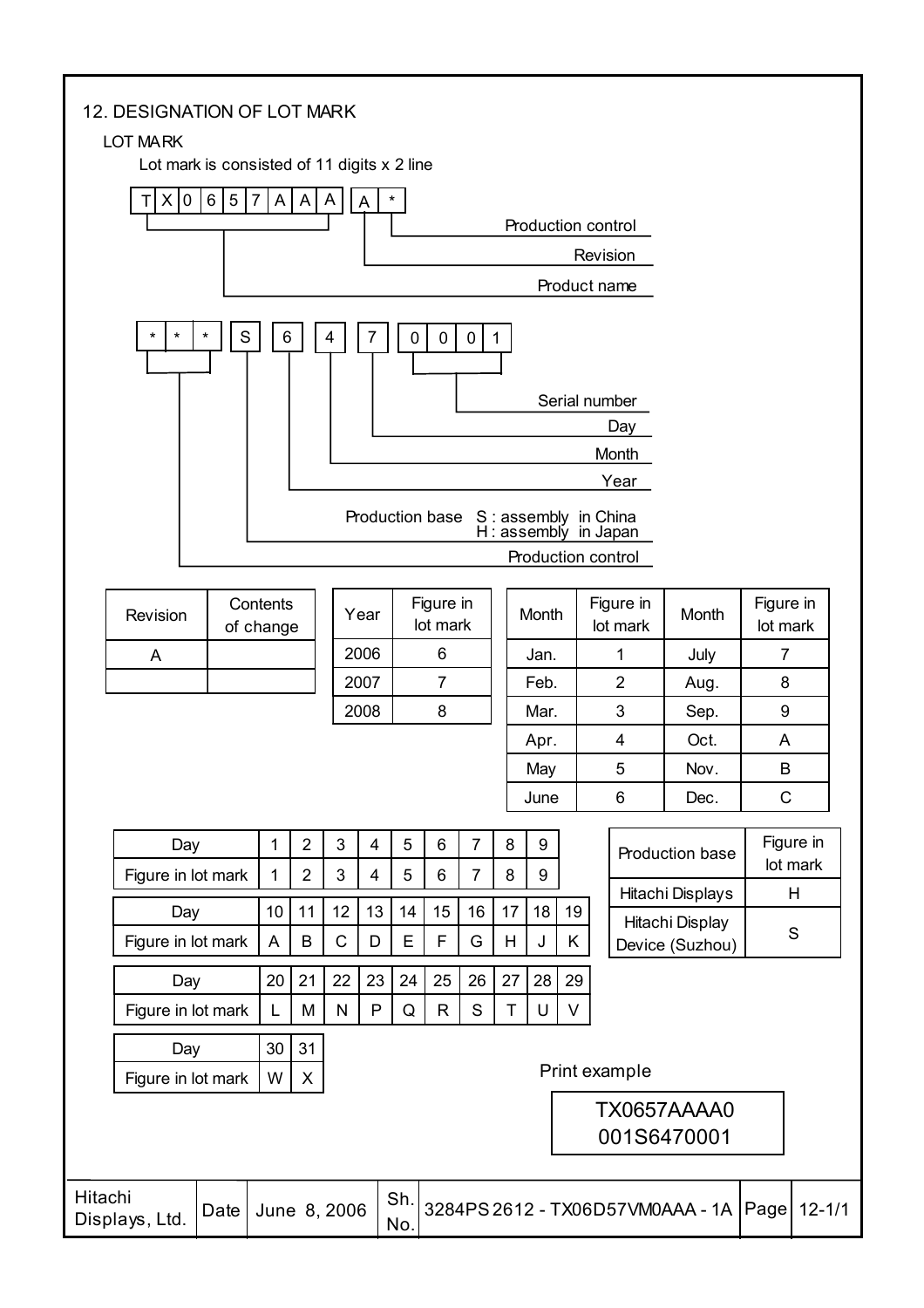# 13. PACKING SPECIFICATIONS

#### 13.1 PLASTIC TRAY



| Hitachi<br>Displays, Ltd. |  |  |  |  |  |  |
|---------------------------|--|--|--|--|--|--|
|---------------------------|--|--|--|--|--|--|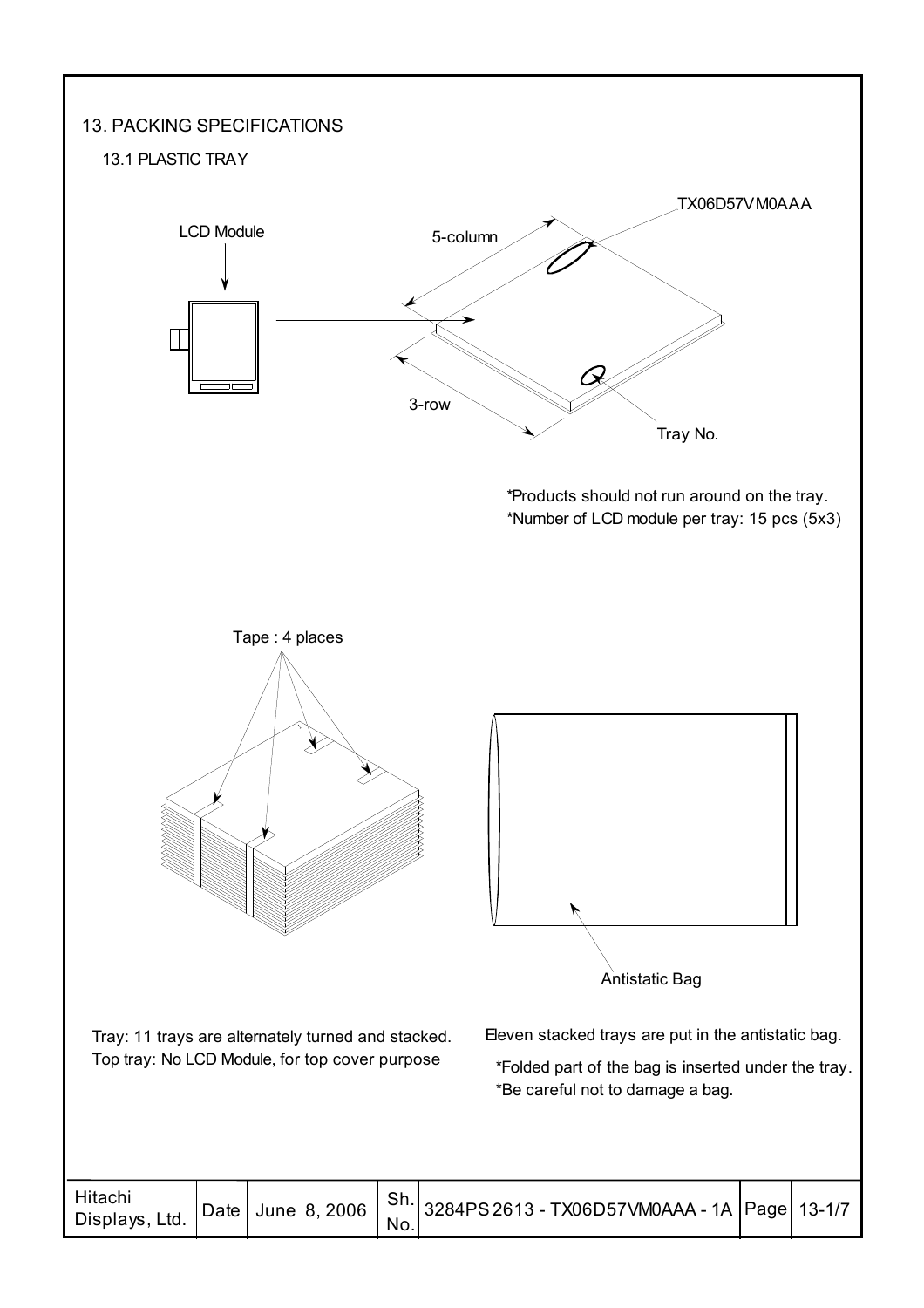#### 13.2 INNER BOX SPECIFICATIONS

I

Specification of packing in the inner box

- (1) Polyurethane foam cushion is put in a corrugated cardboard box.
- (2) Tw o antistatic bags holding 11 stacked trays each are placed in the box side by side.
- (3) A corrugated cardboard sheet is put on the trays.
- (4) Tw o more antistatic bags w ith trays are placed on the cardboard sheet.
- (5) Another polyurethane foam cushion is put them on.
- (6) The box is sealed w ith tape (in "I" shape).
- (7) In the case of a fraction, the space is filled up w ith a buffer material.

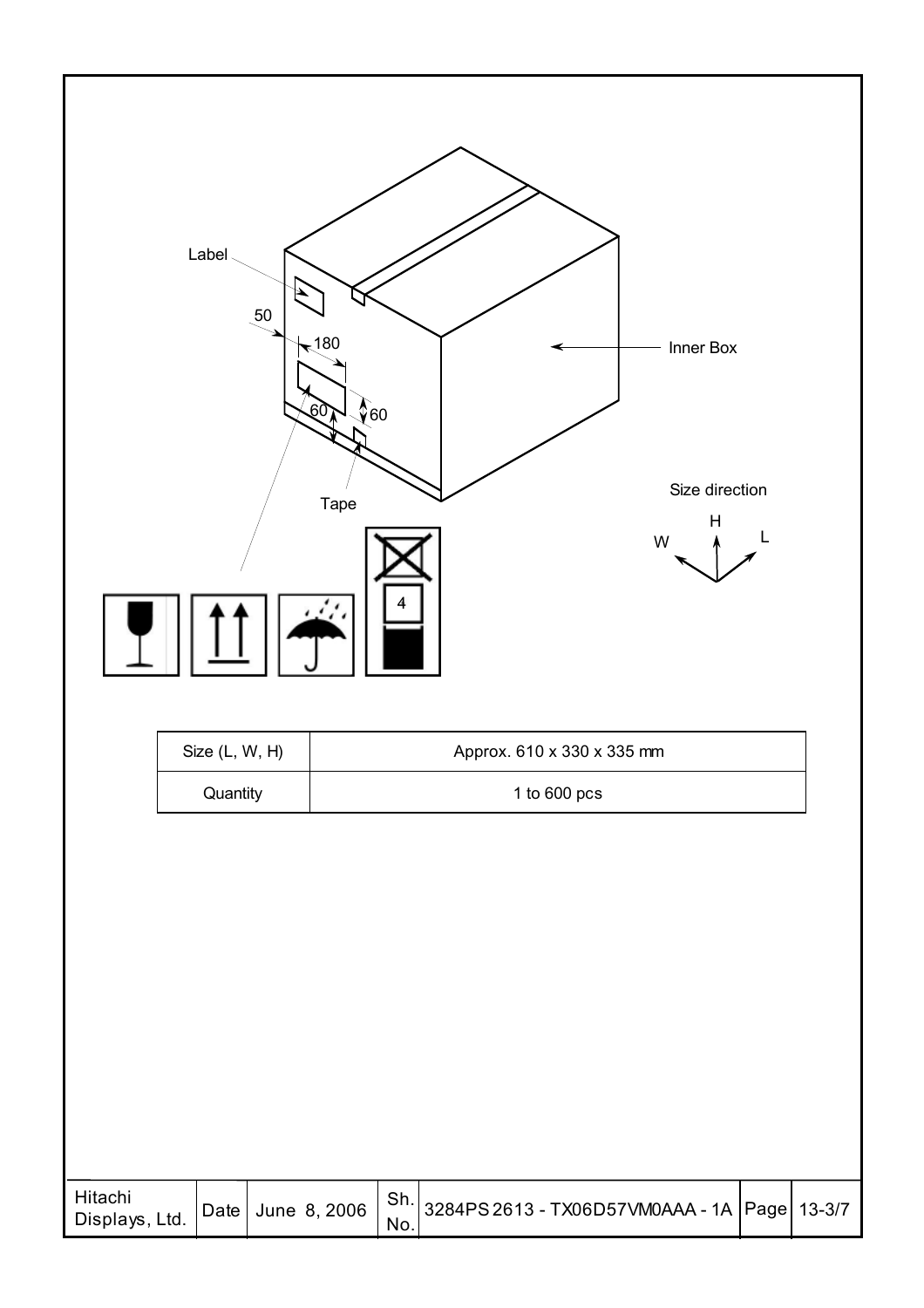

An outer box is used only w hen the number of products is less than the minimum quantity for pallet.



No.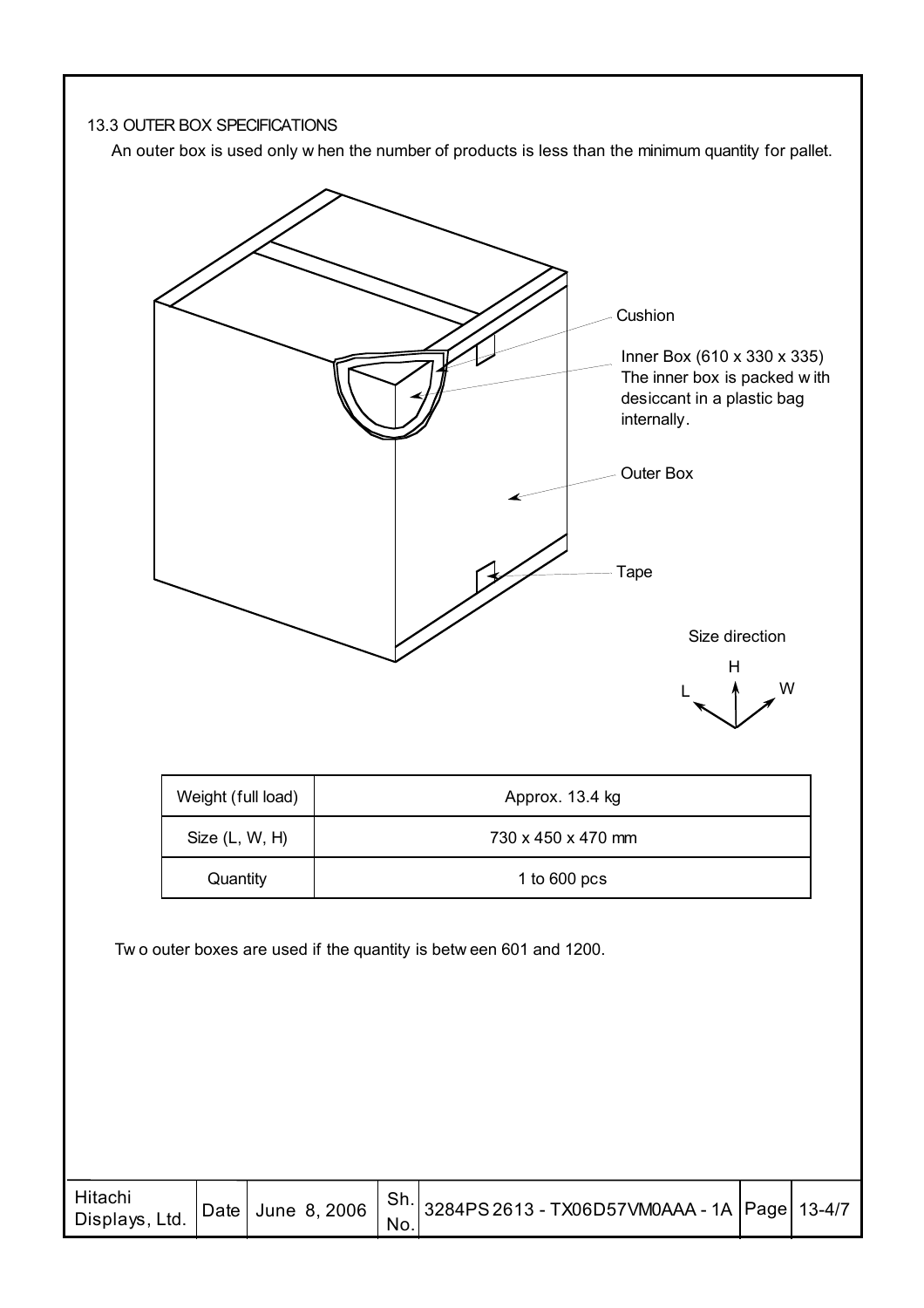# Marking of Outer Box



Markings are in red, except for a case mark.

|     | Mark                       | Position                       |
|-----|----------------------------|--------------------------------|
| (1) | "FRAGILE HANDLE WITH CARE" | Top panel and both side panels |
| (2) | "GLASS"                    | Top panel                      |
| (3) | Case mark                  | One side panel                 |
| (4) |                            | Both end panels                |

| Hitachi<br>Displays, Ltd. |  |     | Date June 8, 2006 $ $ Sh. 3284PS 2613 - TX06D57VM0AAA - 1A Page 13-5/7 |  |
|---------------------------|--|-----|------------------------------------------------------------------------|--|
|                           |  | No. |                                                                        |  |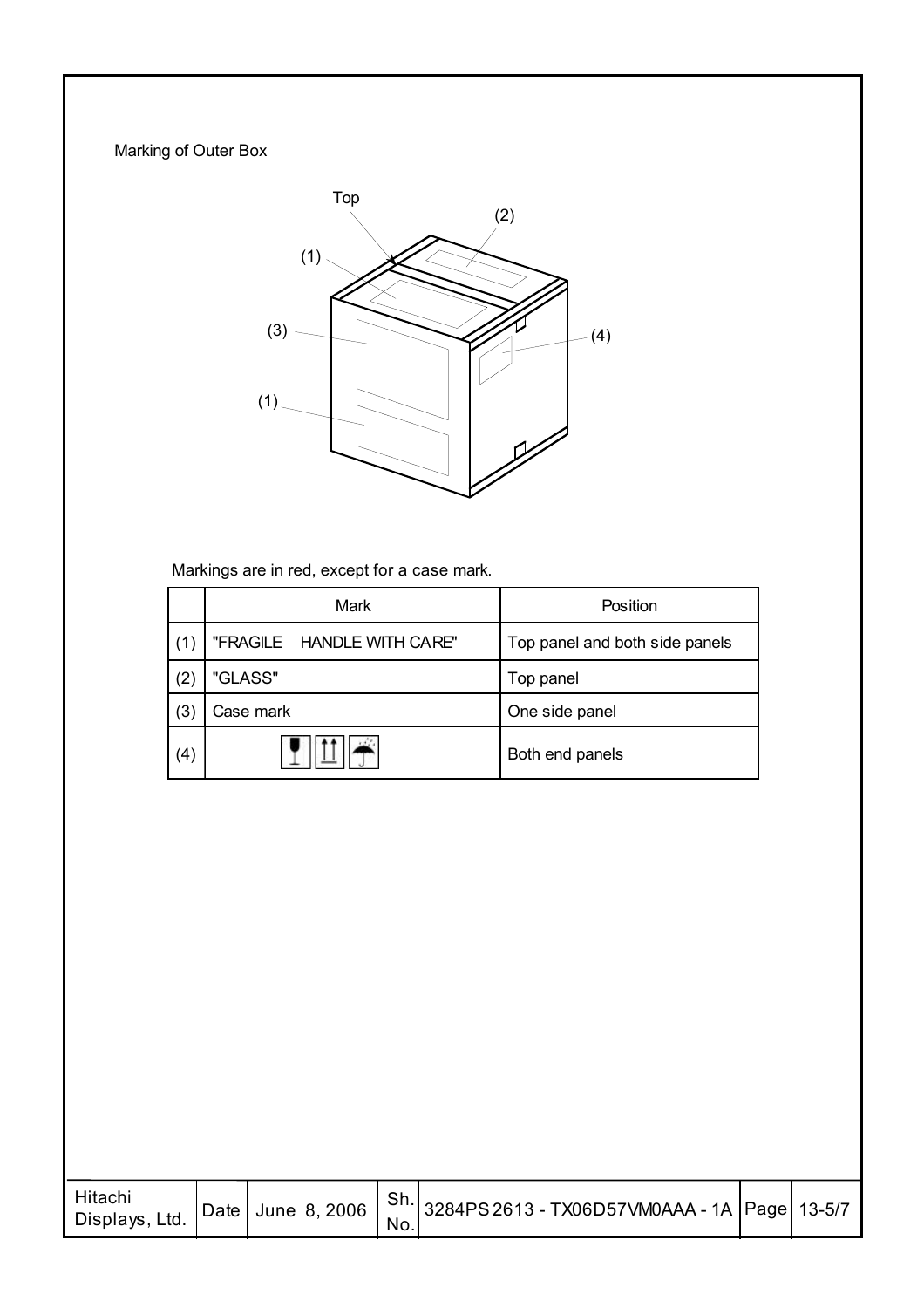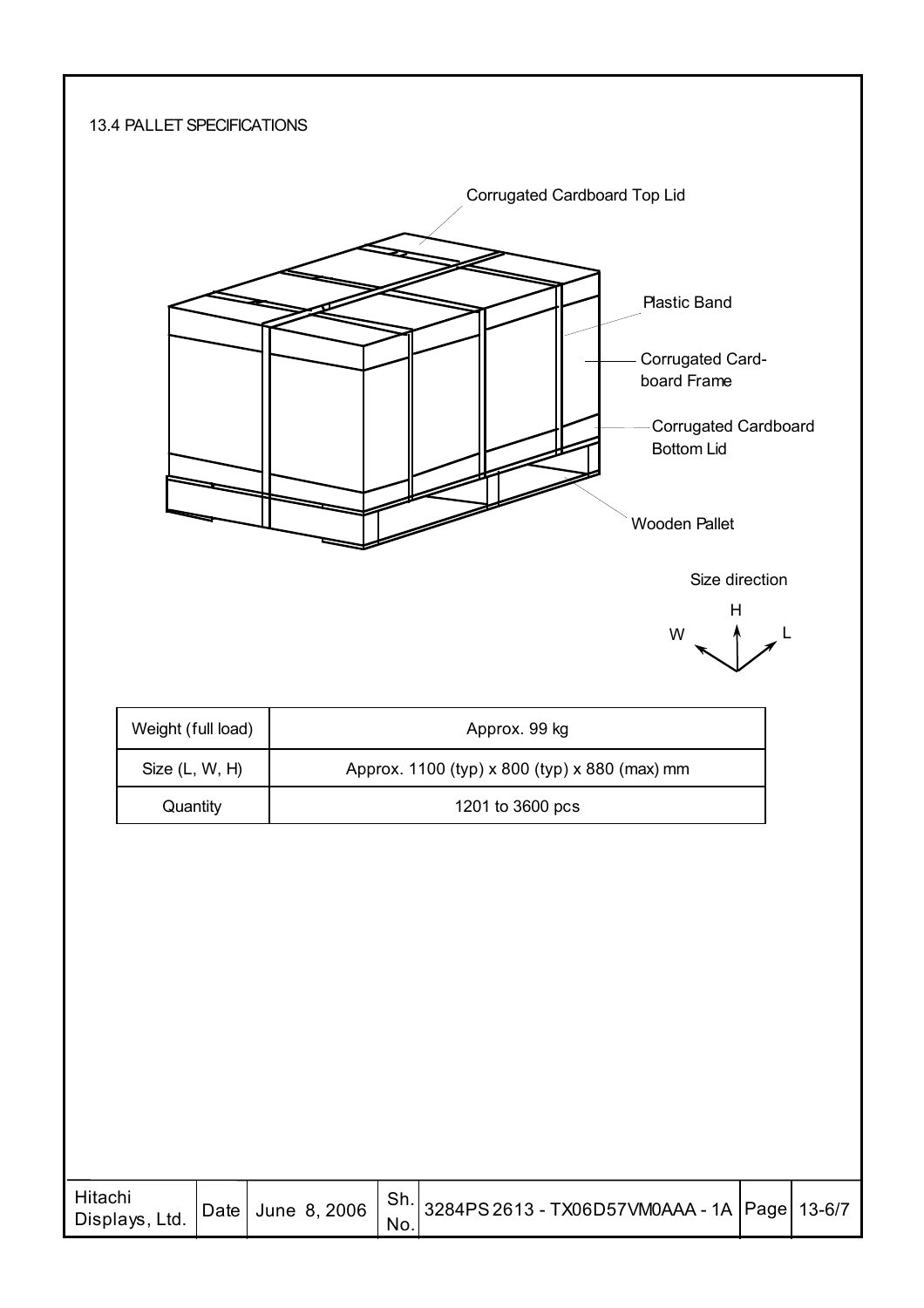Marking on Pallet Load



Markings are in red, except for a case mark.

|     | Mark                              | Position                       |
|-----|-----------------------------------|--------------------------------|
| (1) | "FRAGILE HANDLE WITH CARE"        | Top panel and both end panels  |
| (2) | "GLASS"                           | Top panel and both side panels |
| (3) | Case mark                         | One side panel                 |
| (4) |                                   | Both end panels                |
| (5) | "HANDLE WITH FORKLIFT TRUCK ONLY" | Both side panels               |

| Hitachi<br>Displays, Ltd. |  |  | No. | Date June 8, 2006   Sh. 3284PS 2613 - TX06D57VM0AAA - 1A Page 13-7/7 |  |  |
|---------------------------|--|--|-----|----------------------------------------------------------------------|--|--|
|---------------------------|--|--|-----|----------------------------------------------------------------------|--|--|